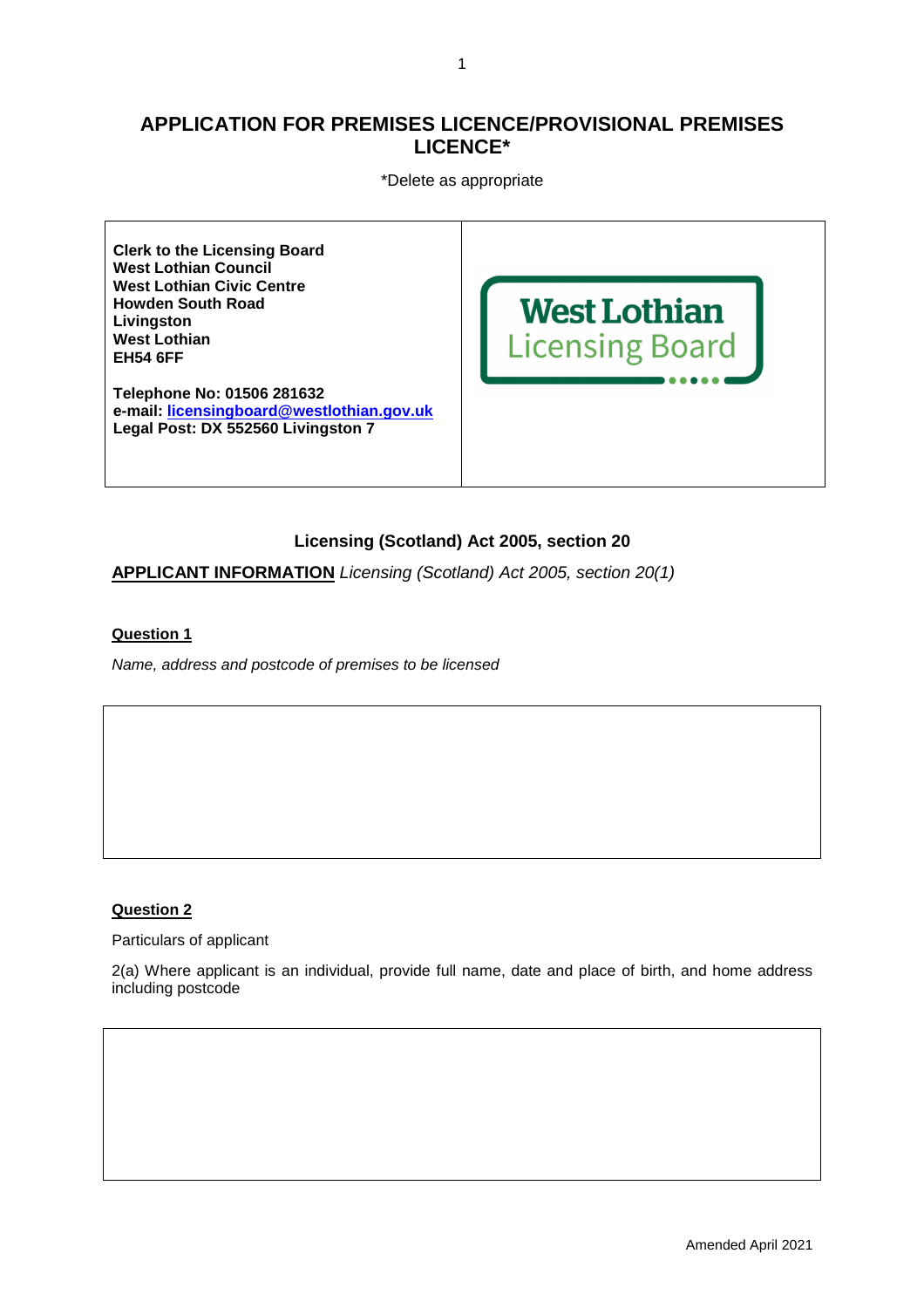2(c) Where applicant is a company, please provide name, registered office and company registration number

2(d) Where the applicant is a club or other body, please provide full name, and postal address of club or other body

2(e) Where applicant is a partnership, company, club or other body, please provide the names, dates and places of birth, and home addresses of connected persons\*

**\*Connected person is defined in section 147(3) of the Licensing (Scotland) Act 2005**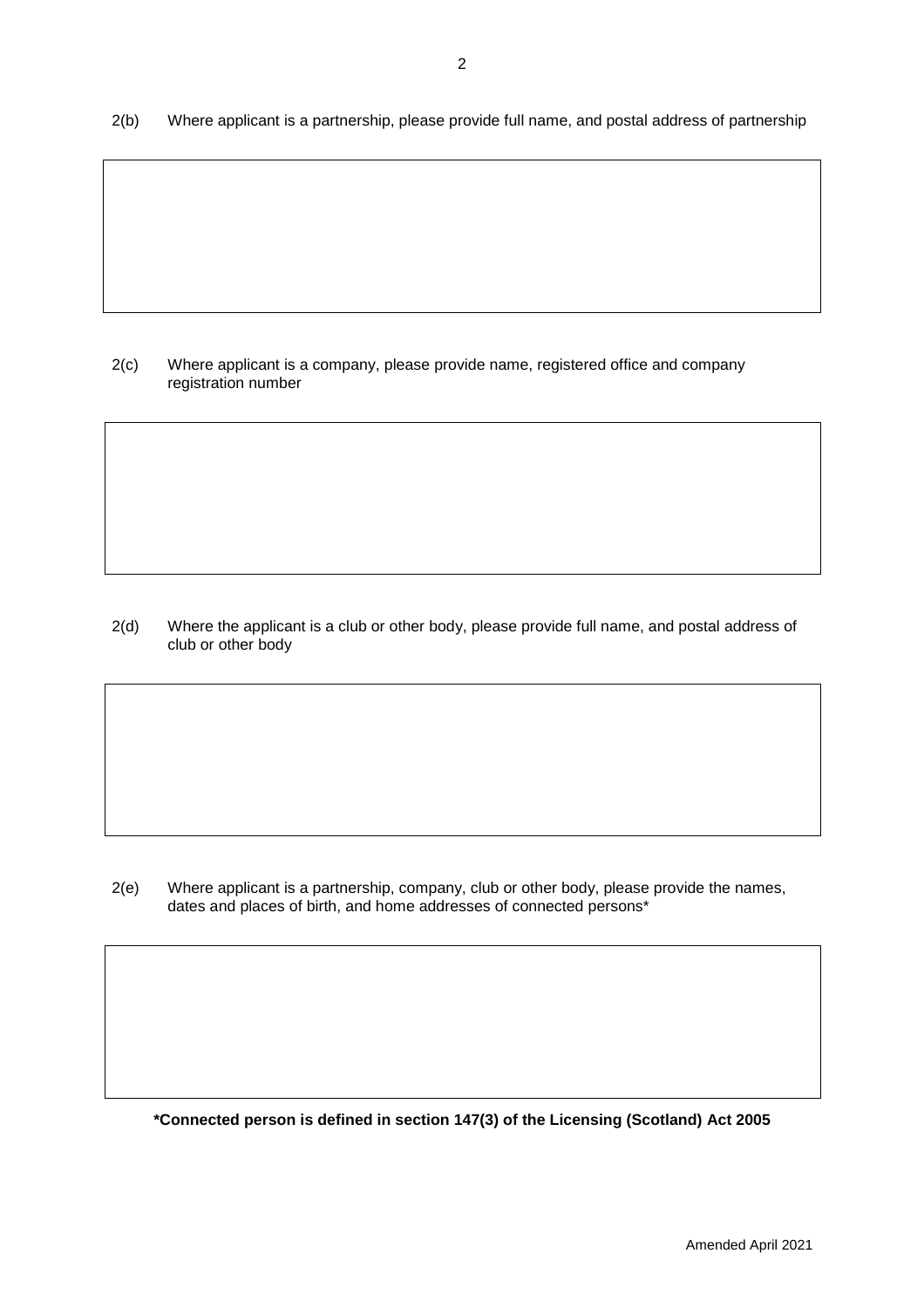Previous applications

- 3 Has the applicant been refused a premises licence under section 23 of the Licensing (Scotland) Act 2005 in respect of the same premises? YES/NO\*
	- \* If YES provide full details

# **Question 4**

Previous Convictions

| $\vert$ 4 Has the applicant or any connected person ever been convicted $\vert$ YES/NO* |  |
|-----------------------------------------------------------------------------------------|--|
| of a relevant or foreign offence (1)                                                    |  |
|                                                                                         |  |

For the purpose of this Act, a conviction for a relevant offence or foreign offence is to be disregarded if it is spent for the purpose of the Rehabilitation of Offenders Act 1974

| <b>Name &amp; position</b><br>(if applicable) | Date of<br>conviction or<br>sentence | <b>Court</b> | <b>Offence</b> | <b>Penalty</b> |
|-----------------------------------------------|--------------------------------------|--------------|----------------|----------------|
|                                               |                                      |              |                |                |
|                                               |                                      |              |                |                |
|                                               |                                      |              |                |                |
|                                               |                                      |              |                |                |

(**1**) In addition to any convictions held by the applicant at the time of application, applicants should also familiarise themselves with the contents of section 24(1) of the Licensing (Scotland) Act 2005 in respect of any convictions for relevant or foreign offences which they may receive during the period beginning with the making of the premises licence application and ending with determination of the application.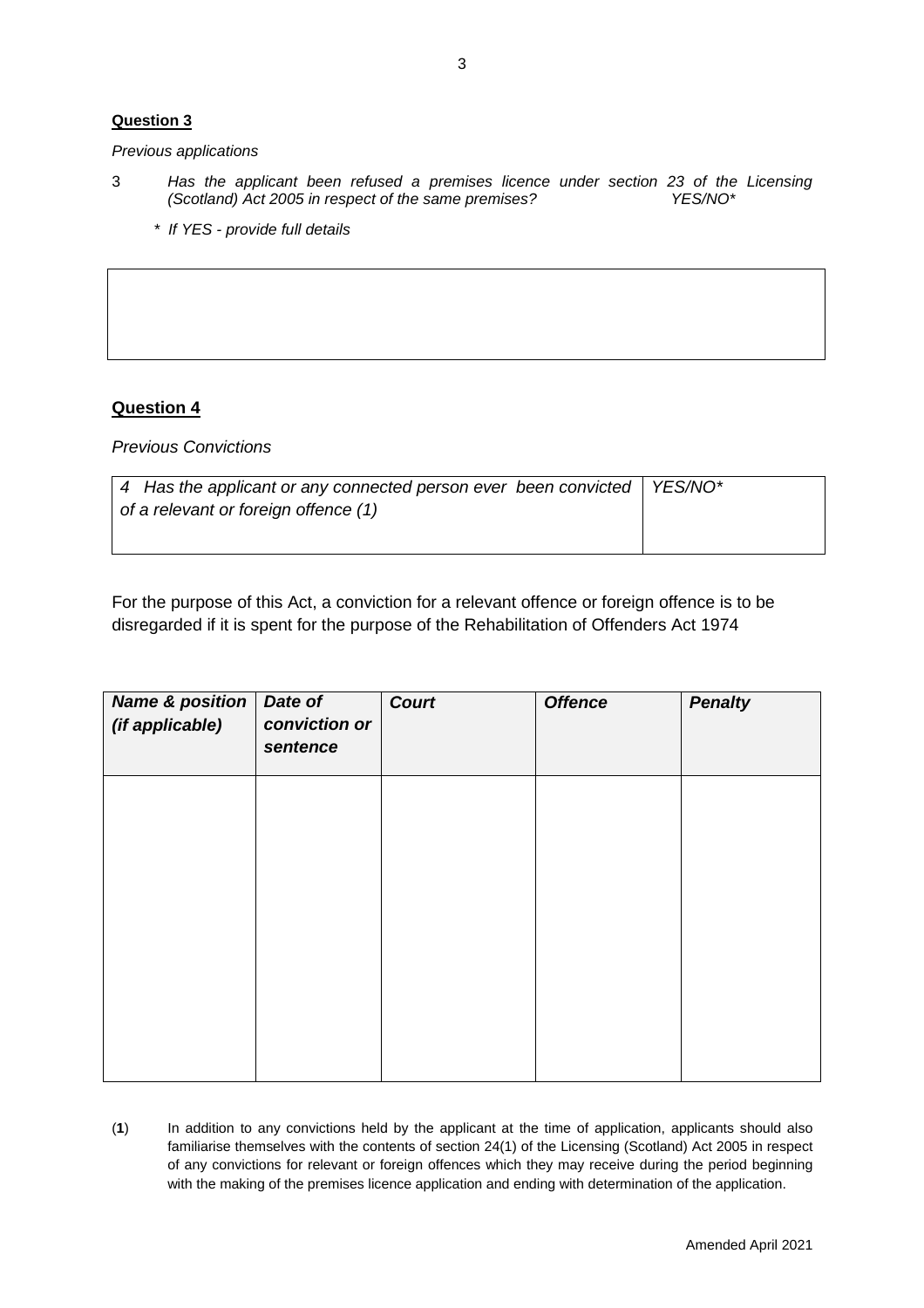# **DESCRIPTION OF PREMISES** Licensing (Scotland) Act 2005, section 20(2)(a)

### **Question 5**

5 Description of premises (where application is submitted by a members' club, please also complete question 6)

# **Question 6**

6 To be completed by members' clubs only

| Do the club's constitution and rules conform<br>to the requirements of regulation 2 of the<br>Licensing (Clubs) (Scotland) Regulations<br>2007? | YES/NO* |
|-------------------------------------------------------------------------------------------------------------------------------------------------|---------|
| * Delete as appropriate                                                                                                                         |         |

### **DECLARATION BY APPLICANT OR AGENT ON BEHALF OF APPLICANT**

### **If signing on behalf of the applicant please state in what capacity.**

The contents of this application are true to the best of my knowledge and belief.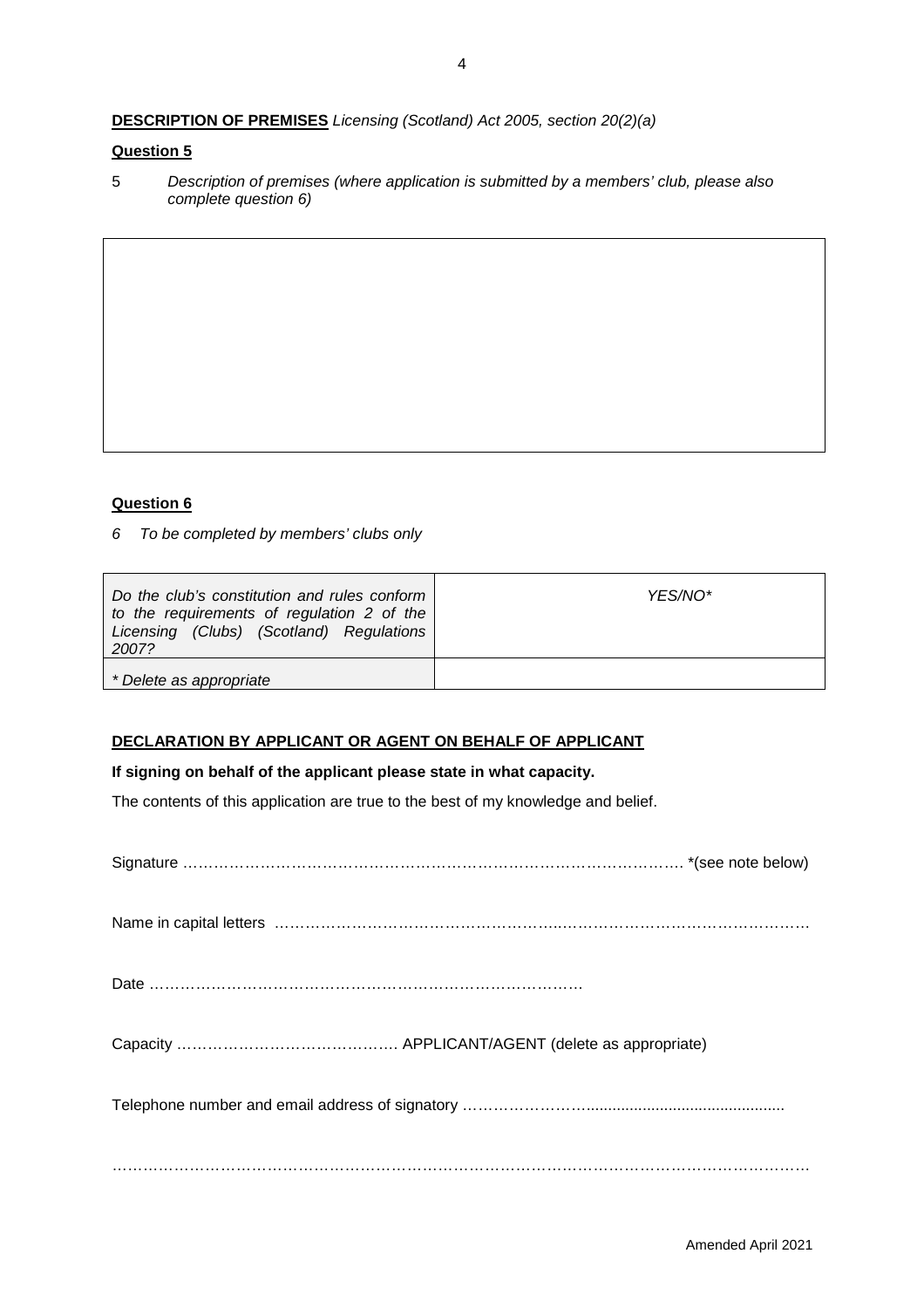| I have enclosed the relevant documents with this application – please tick the relevant boxes |  |  |  |
|-----------------------------------------------------------------------------------------------|--|--|--|
| Operating plan                                                                                |  |  |  |
| Layout plan (3 copies A4 or A3 size)                                                          |  |  |  |
| <b>Planning certificate</b>                                                                   |  |  |  |
| <b>Building standards certificate</b>                                                         |  |  |  |
| Food hygiene certificate                                                                      |  |  |  |
| Disabled Access and Facilities Statement                                                      |  |  |  |

\*Data Protection Act 1998

The information on this form may be held on an electronic public register which may be available to members of the public on request.

# **West Lothian Licensing Board Privacy Statement – re data protection see page 13 at end of operating plan**

| For use by the Licensing Board only                           |  |  |
|---------------------------------------------------------------|--|--|
| Application checklist                                         |  |  |
|                                                               |  |  |
| Date received                                                 |  |  |
|                                                               |  |  |
| Fee amount                                                    |  |  |
| <b>Receipt number</b>                                         |  |  |
| Received by (INITIALS)                                        |  |  |
| <b>Consideration date</b>                                     |  |  |
| Last date for consideration                                   |  |  |
| Date of initial hearing                                       |  |  |
| Date of any modification hearing                              |  |  |
| Date granted/refused<br>(delete as appropriate)               |  |  |
| For use by the Licensing Board only                           |  |  |
| If application is for a premises licence - Documents required |  |  |
| <b>Operating plan</b>                                         |  |  |
| Layout plan                                                   |  |  |
| <b>Planning certificate</b>                                   |  |  |
| <b>Building standards certificate</b>                         |  |  |
| Food hygiene certificate                                      |  |  |
| For use by the Licensing Board only                           |  |  |
| If application is for a provisional premises licence          |  |  |
| Documents required                                            |  |  |
| Provisional planning certificate                              |  |  |
| <b>Operating plan</b>                                         |  |  |
| Layout plan                                                   |  |  |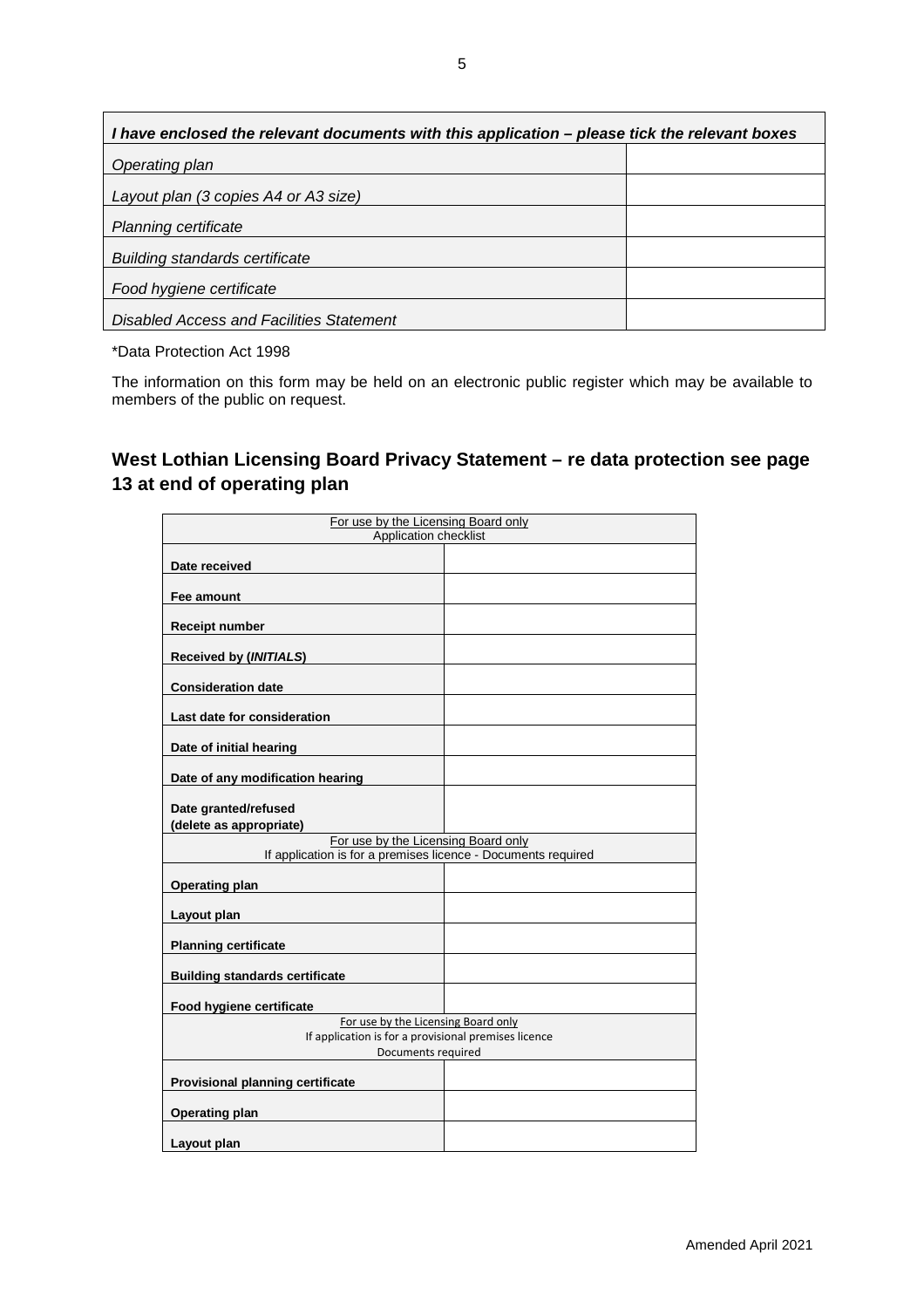# **OPERATING PLAN**

Licensing (Scotland) Act 2005, section 20(2)(b)(i)

# **Question 1**

STATEMENT REGARDING ALCOHOL BEING SOLD ON PREMISES/OFF PREMISES OR BOTH

| 1(a) Will alcohol be sold for consumption solely ON the premises?                  | YES/NO* |
|------------------------------------------------------------------------------------|---------|
| 1(b) Will alcohol be sold for consumption solely OFF the premises?                 | YES/NO* |
| 1(c) Will alcohol be sold for consumption both ON and OFF the YES/NO*<br>premises? |         |
| *Delete as appropriate                                                             |         |

# **Question 2**

STATEMENT OF **CORE** TIMES WHEN ALCOHOL WILL BE SOLD FOR CONSUMPTION **ON PREMISES** 

| Day       | <b>ON Consumption</b> |                      |  |
|-----------|-----------------------|----------------------|--|
|           | <b>Opening time</b>   | <b>Terminal hour</b> |  |
| Monday    |                       |                      |  |
| Tuesday   |                       |                      |  |
| Wednesday |                       |                      |  |
| Thursday  |                       |                      |  |
| Friday    |                       |                      |  |
| Saturday  |                       |                      |  |
| Sunday    |                       |                      |  |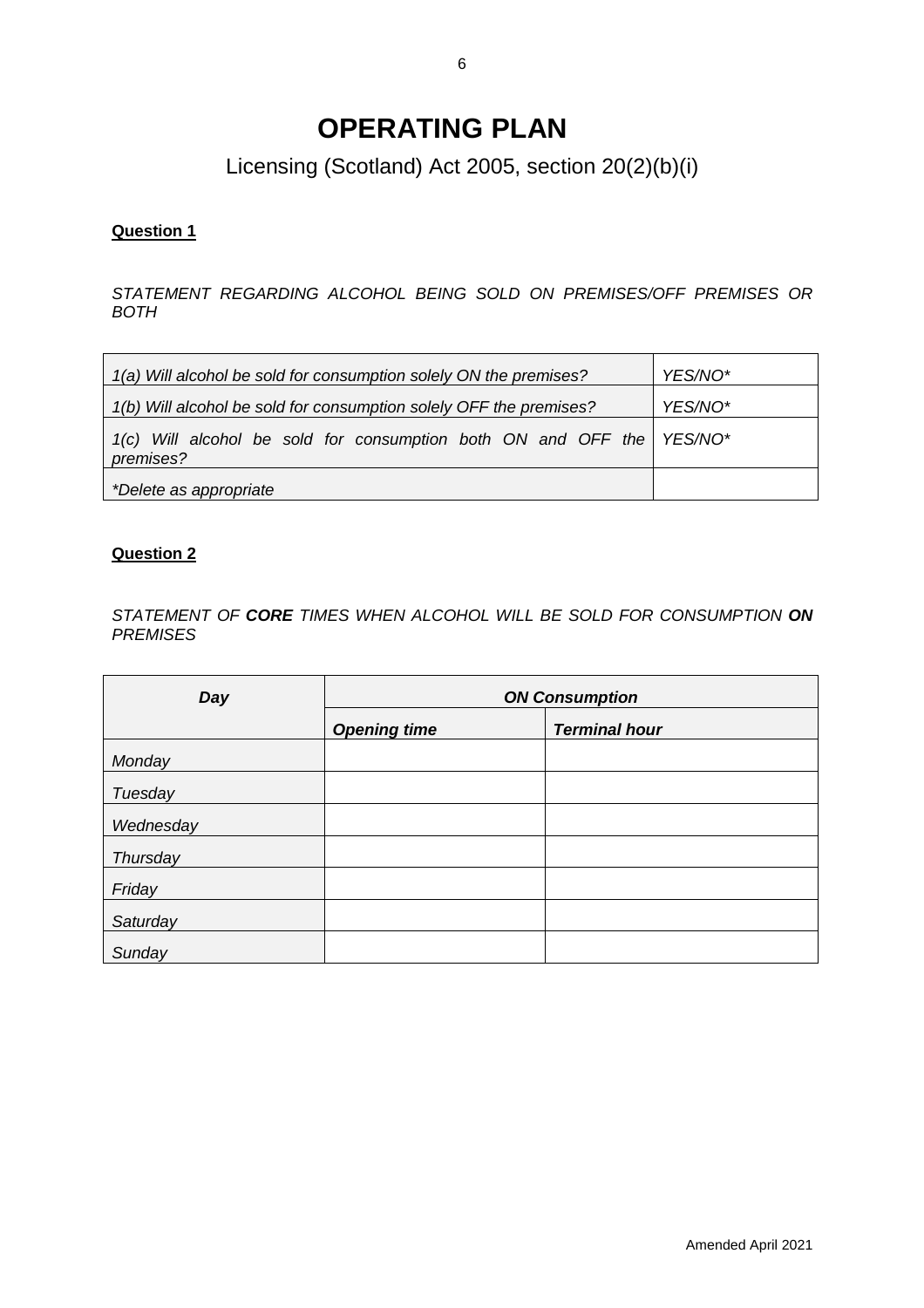# STATEMENT OF **CORE** TIMES WHEN ALCOHOL WILL BE SOLD FOR CONSUMPTION **OFF PREMISES**

| Day       | <b>OFF Consumption</b> |                      |  |
|-----------|------------------------|----------------------|--|
|           | <b>Opening time</b>    | <b>Terminal hour</b> |  |
| Monday    |                        |                      |  |
| Tuesday   |                        |                      |  |
| Wednesday |                        |                      |  |
| Thursday  |                        |                      |  |
| Friday    |                        |                      |  |
| Saturday  |                        |                      |  |
| Sunday    |                        |                      |  |

## **Question 4**

SEASONAL VARIATIONS

| YES/NO*<br>Does the applicant intend to operate according to seasonal demand |
|------------------------------------------------------------------------------|
|------------------------------------------------------------------------------|

\*If YES – provide details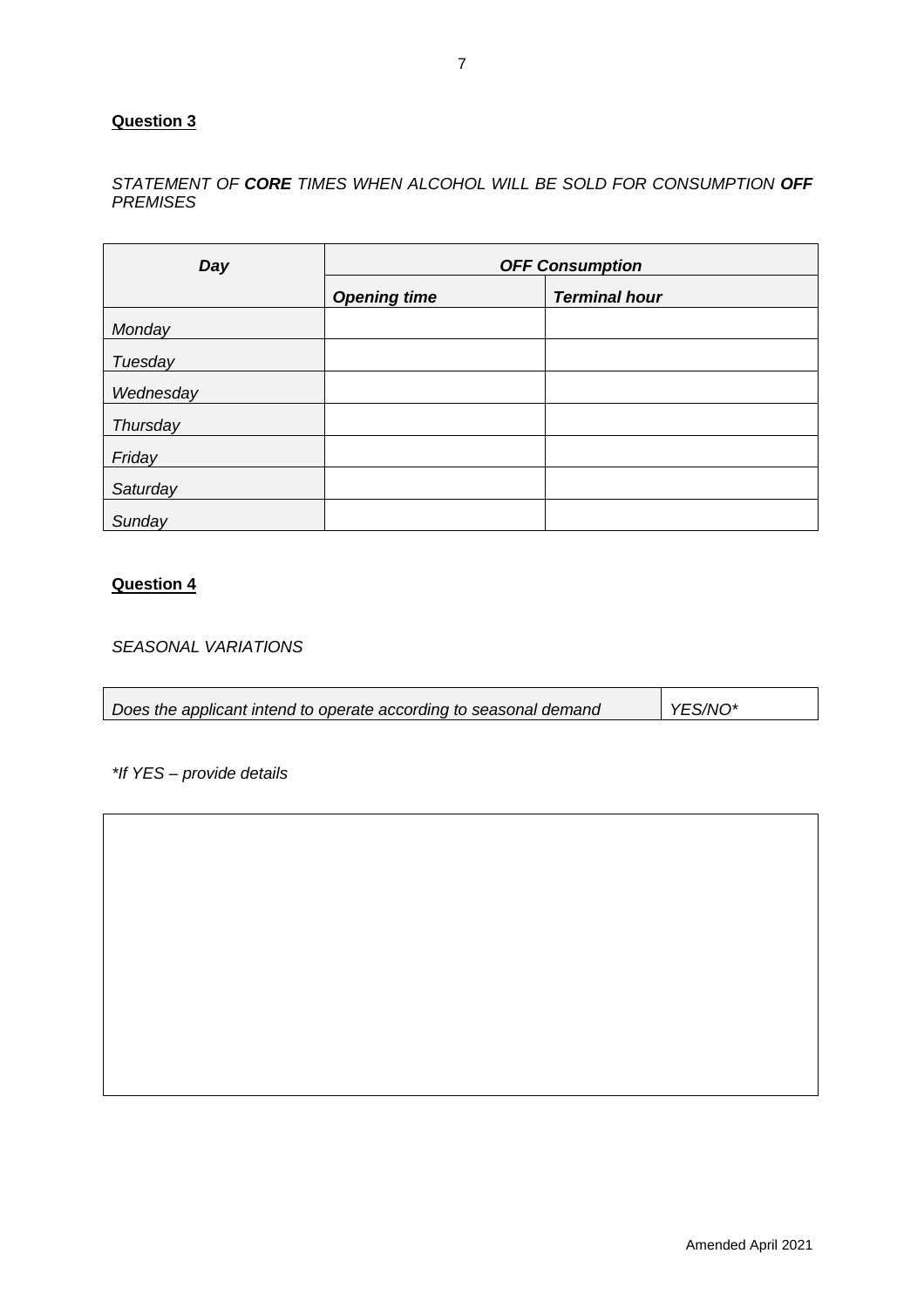# PLEASE INDICATE THE OTHER ACTIVITIES OR SERVICES THAT WILL BE PROVIDED ON THE PREMISES IN ADDITION TO SUPPLY OF ALCOHOL

| COL. 1<br>5(a)<br><b>Activity</b>                                                                                | COL. <sub>2</sub><br><b>Please confirm</b><br><b>YES/NO</b> | COL.3<br>To be<br>provided<br>during<br>core<br>licensed hours -<br>please confirm<br>YES/NO | COL. 4<br>Where activities are<br>also to be provided<br>outwith core licensed<br>hours please confirm<br>YES/NO |
|------------------------------------------------------------------------------------------------------------------|-------------------------------------------------------------|----------------------------------------------------------------------------------------------|------------------------------------------------------------------------------------------------------------------|
| Accommodation                                                                                                    |                                                             | N/A                                                                                          | N/A                                                                                                              |
| Conference facilities                                                                                            |                                                             |                                                                                              |                                                                                                                  |
| Restaurant facilities                                                                                            |                                                             |                                                                                              |                                                                                                                  |
| <b>Bar meals</b>                                                                                                 |                                                             |                                                                                              |                                                                                                                  |
|                                                                                                                  |                                                             |                                                                                              |                                                                                                                  |
| 5(b) Activity<br>functions<br><b>Social</b><br>including:                                                        | <b>Please confirm</b><br>YES/NO                             | To be<br>provided<br>during<br>core<br>licensed hours -<br>please confirm<br>YES/NO          | Where activities are<br>also to be provided<br>outwith core licensed<br>hours please confirm<br>YES/NO           |
| Receptions including<br>Weddings,<br>funerals,<br>birthdays,<br>retirements<br>etc.<br>Club or<br>other<br>group |                                                             |                                                                                              |                                                                                                                  |
| meetings etc.                                                                                                    |                                                             |                                                                                              |                                                                                                                  |
|                                                                                                                  |                                                             |                                                                                              |                                                                                                                  |
| 5(c)<br><b>Activity</b><br><b>Entertainment</b><br>including:<br>Recorded music - see                            | <b>Please confirm</b><br><b>YES/NO</b>                      | To be<br>provided<br>during<br>core<br>licensed hours -<br>please confirm<br>YES/NO          | Where activities are<br>also to be provided<br>outwith core licensed<br>hours please confirm<br>YES/NO           |
| 5(g)                                                                                                             |                                                             |                                                                                              |                                                                                                                  |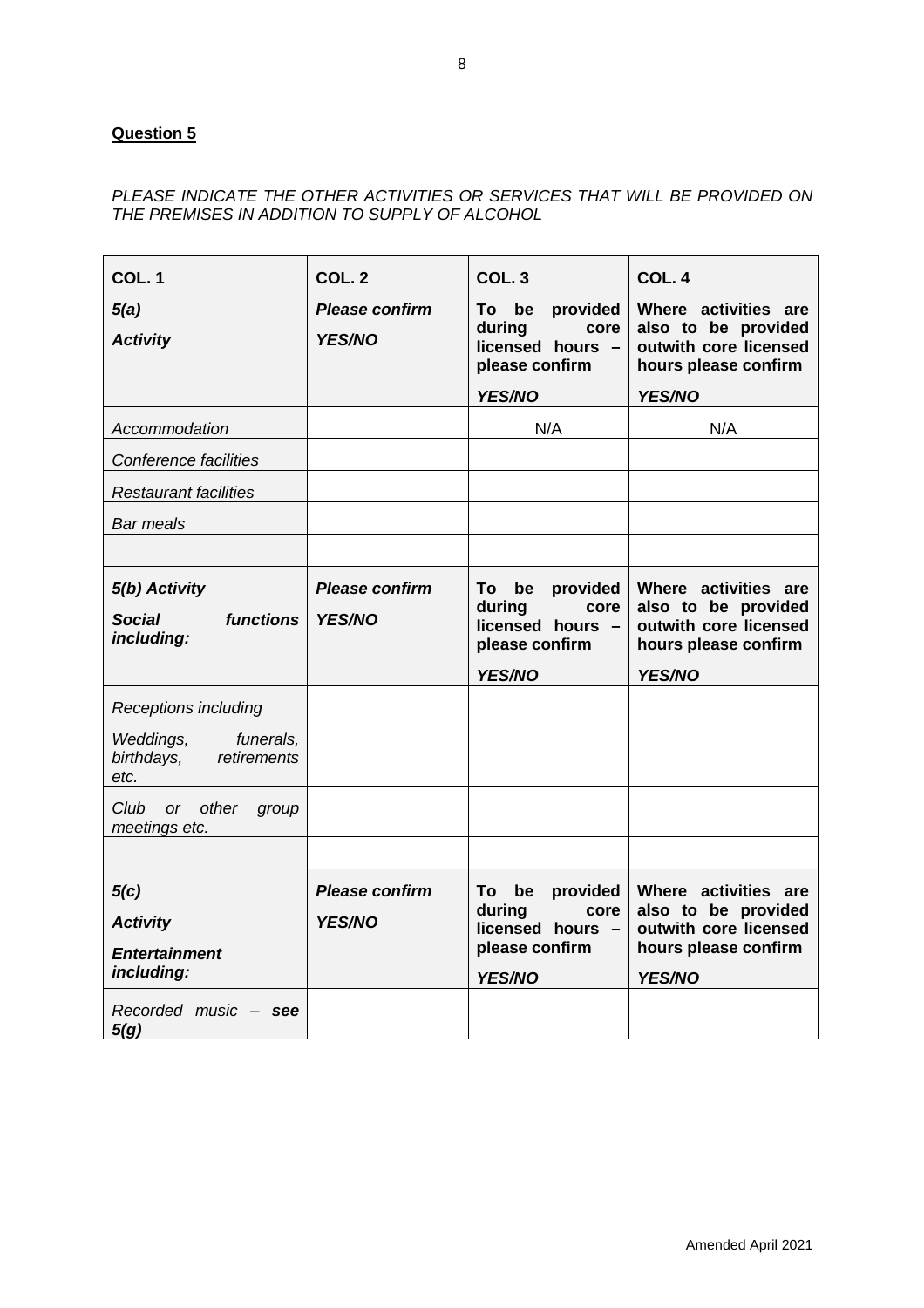| Live performances $-$ see<br>5(g) |                       |                                                      |                                                                      |
|-----------------------------------|-----------------------|------------------------------------------------------|----------------------------------------------------------------------|
| <b>Dance facilities</b>           |                       |                                                      |                                                                      |
| <b>Theatre</b>                    |                       |                                                      |                                                                      |
| Films                             |                       |                                                      |                                                                      |
| Gaming                            |                       |                                                      |                                                                      |
| Indoor/outdoor sports             |                       |                                                      |                                                                      |
| Televised sport                   |                       |                                                      |                                                                      |
|                                   |                       |                                                      |                                                                      |
| 5(d)                              | <b>Please confirm</b> | To be<br>provided                                    | Where activities are                                                 |
| <b>Activity</b>                   | <b>YES/NO</b>         | during<br>core<br>licensed hours -<br>please confirm | also to be provided<br>outwith core licensed<br>hours please confirm |
|                                   |                       | <b>YES/NO</b>                                        | <b>YES/NO</b>                                                        |
| Outdoor drinking facilities       |                       |                                                      |                                                                      |
|                                   |                       |                                                      |                                                                      |
| 5(e)                              | <b>Please confirm</b> | be provided<br>To                                    | Where activities are                                                 |
| <b>Activity</b>                   | <b>YES/NO</b>         | during<br>core<br>licensed hours -<br>please confirm | also to be provided<br>outwith core licensed<br>hours please confirm |
|                                   |                       | <b>YES/NO</b>                                        | YES/NO                                                               |
| Adult entertainment               |                       |                                                      |                                                                      |

Where you have answered YES in respect of any entry in column 4 above, please provide further details below.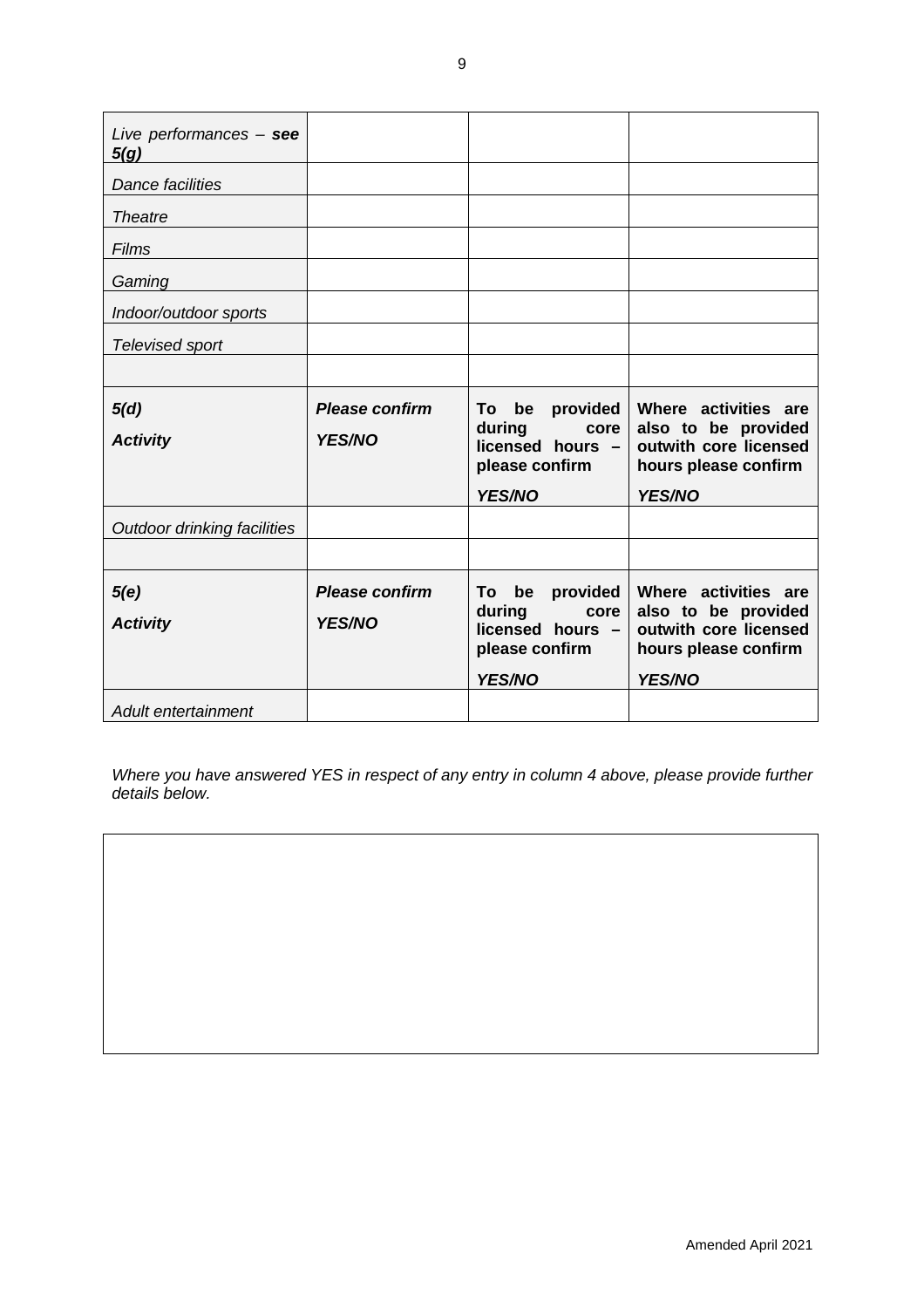### 5(f) any other activities

If you propose to provide any activities other than those listed in  $5(a) - (e)$  please provide details or further information in the box below.

### 5(g) Late night premises opening after 1.00am

| Where you have confirmed that you are providing live or recorded music, will   YES/NO* |  |
|----------------------------------------------------------------------------------------|--|
| the decibel level exceed 85dB?                                                         |  |

| When fully occupied, are there likely to be more customers standing than $\overline{\phantom{a}}$ YES/NO*<br>seated? |  |
|----------------------------------------------------------------------------------------------------------------------|--|
|                                                                                                                      |  |
| *Delete as appropriate                                                                                               |  |

# **Question 6 (On-sales only)**

### CHILDREN AND YOUNG PERSONS

| 6(a) | When alcohol is being sold for consumption on the premises will YES/NO*<br>children or young persons be allowed entry |  |
|------|-----------------------------------------------------------------------------------------------------------------------|--|
|      | *Delete as appropriate                                                                                                |  |

6(b) Where the answer to 6(a) is YES provide statement of the **TERMS** under which they will be allowed entry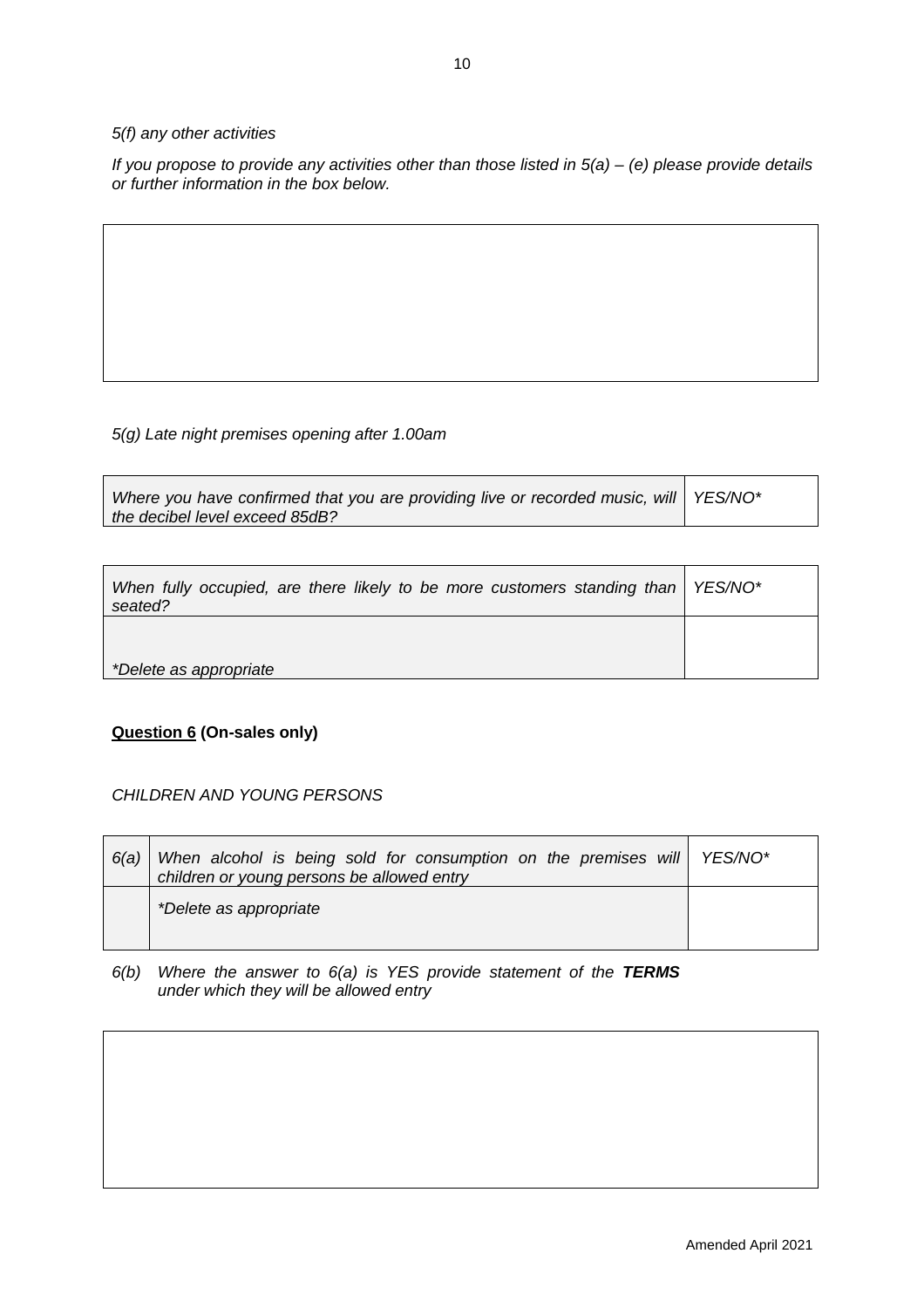6(c) Provide statement regarding the **AGES** of children or young persons to be allowed entry

6(d) Provide statement regarding the **TIMES** during which children and young persons will be allowed entry

6(e) Provide statement regarding the **PARTS** of the premises to which children and young persons will be allowed entry

# **Question 7**

CAPACITY OF PREMISES

What is the proposed capacity of the premises to which this application relates?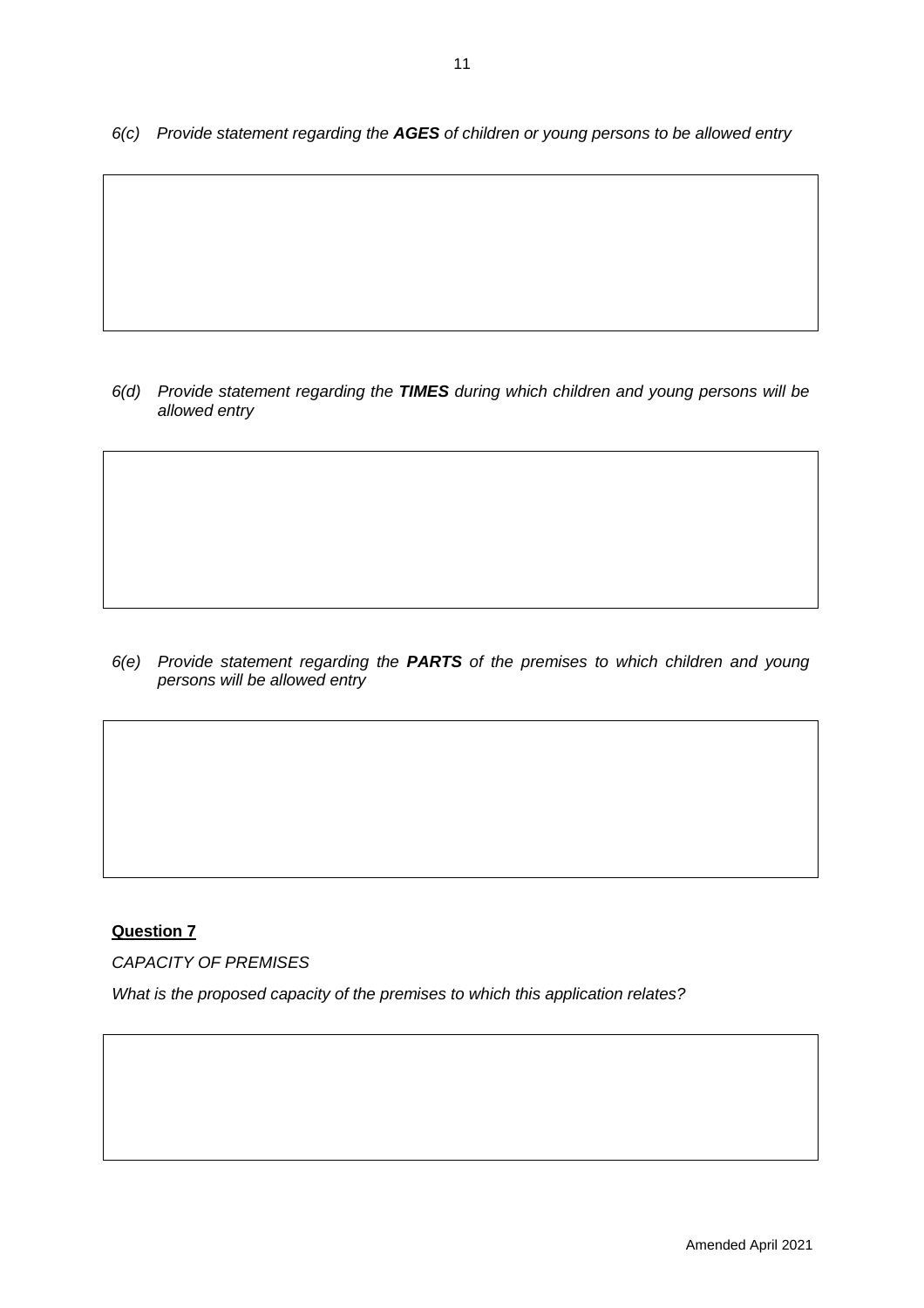PREMISES MANAGER (**NOTE: not required where application is for grant of provisional premises licence**)

Personal details

8(a) Name

8(b) Date of birth

8(c) Contact address and Telephone No

### 8(d) Email address



8(e) Personal licence

| Date of issue | <b>Name of Licensing Board</b><br>issuing | Reference no. of personal<br>licence |
|---------------|-------------------------------------------|--------------------------------------|
|               |                                           |                                      |
|               |                                           |                                      |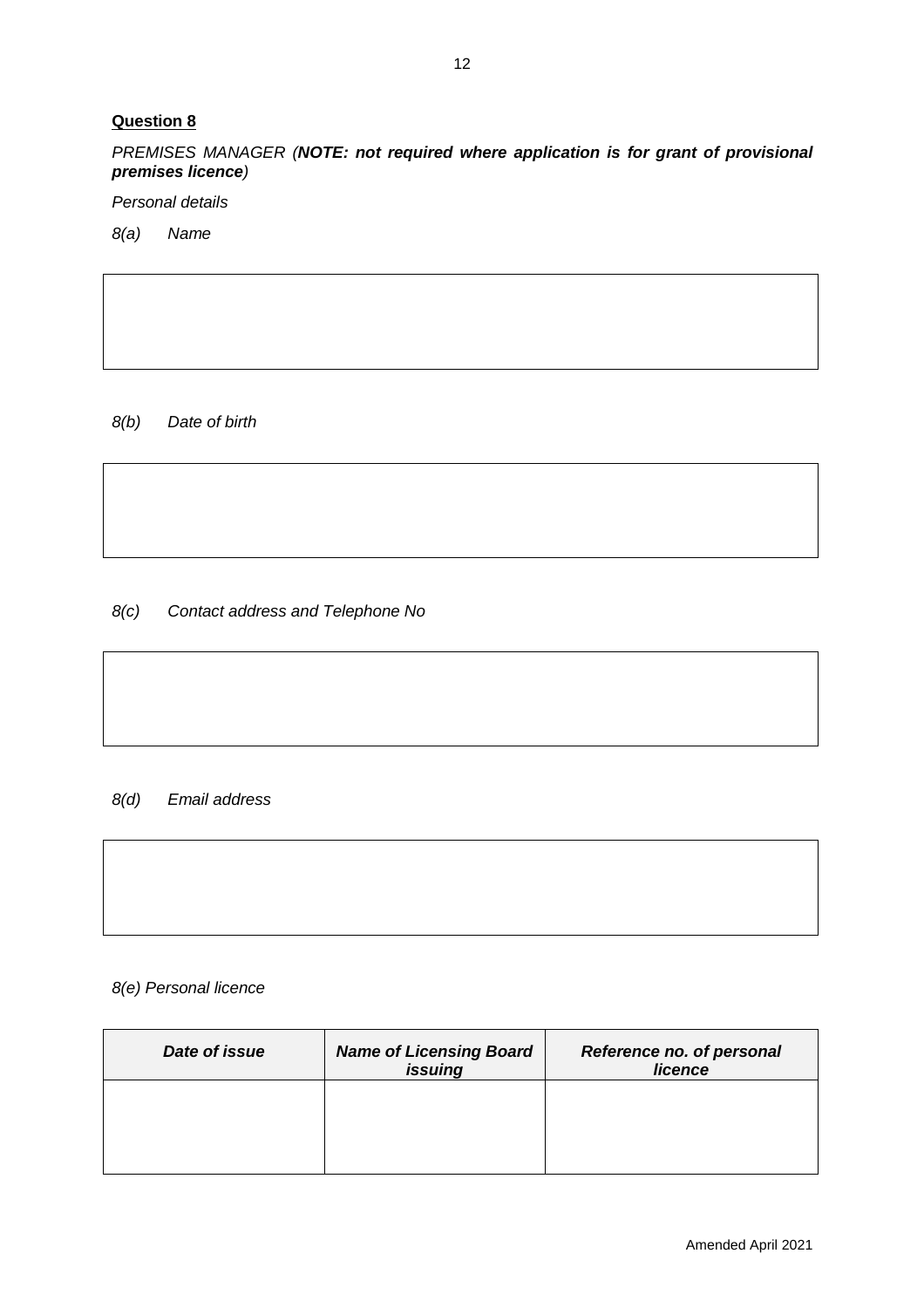### **DECLARATION BY APPLICANT OR AGENT ON BEHALF OF APPLICANT**

#### **If signing on behalf of the applicant please state in what capacity.**

The contents of this application are true to the best of my knowledge and belief.

# **Privacy Statement – Data Protection**

All personal information that you supply will be used to process your application in accordance with data protection law and the Licensing (Scotland) Act 2005. In terms of the 2005 Act we may be required to share this information with the following bodies and individuals:-

- Police Scotland
- Scottish Fire and Rescue Service
- NHS Lothian
- West Lothian Council
- Community Councils in West Lothian
- Neighbours within 4 metres of the premises

We are required by law to protect the public funds we administer. Therefore in line with the National Fraud Initiative (NFI) we may also share your information with other bodies responsible for auditing or administering public funds in order to prevent and detect fraud.

The information provided by you on this form will be held on an electronic register which will be available for inspection by members of the public.

Further information about how we handle your personal information, including how long we retain the information, information about the NFI and how you can complain about our handling of your information, is available in our Privacy Notice which can be found on the Licensing Team's webpage https://www.westlothian.gov.uk/licensing. A hard copy of our Privacy Notice is available on request by contacting the Licensing Team, email: licensingservices@westlothian.gov.uk, telephone: 01506 281632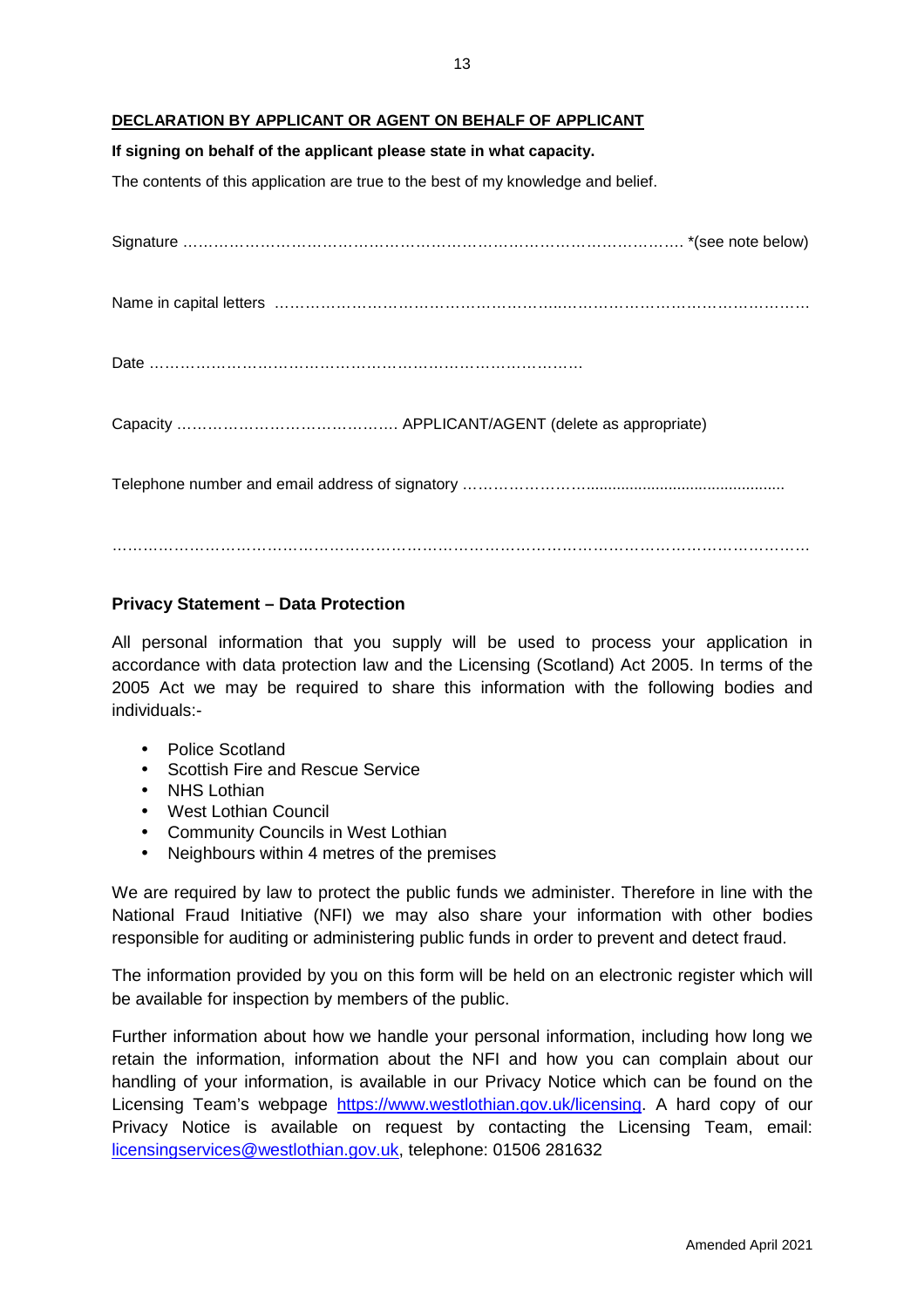# "SCHEDULE 6 Regulation 7

# DISABLED ACCESS AND FACILITIES STATEMENT

Licensing (Scotland) Act 2005, section 20(2)(b)(iia)

# **Question 1**

# **Disabled access and facilities**

| 1(a)                   | Is there disabled access to the premises                                                        | YES/NO* |
|------------------------|-------------------------------------------------------------------------------------------------|---------|
| 1(b)                   | Do you have facilities for those with a disability                                              | YES/NO* |
| 1(c)                   | Do you have any other provisions available to aid the use<br>of the premises by disabled people | YES/NO* |
| *Delete as appropriate |                                                                                                 |         |

If you have answered Yes to any of the questions above please complete, as appropriate, the following sections.

# **Question 2**

# **Disabled access to, from and within the premises**

Please provide clear and detailed description of how accessible the premises are for disabled people. e.g. ramps, accessible floors, signage.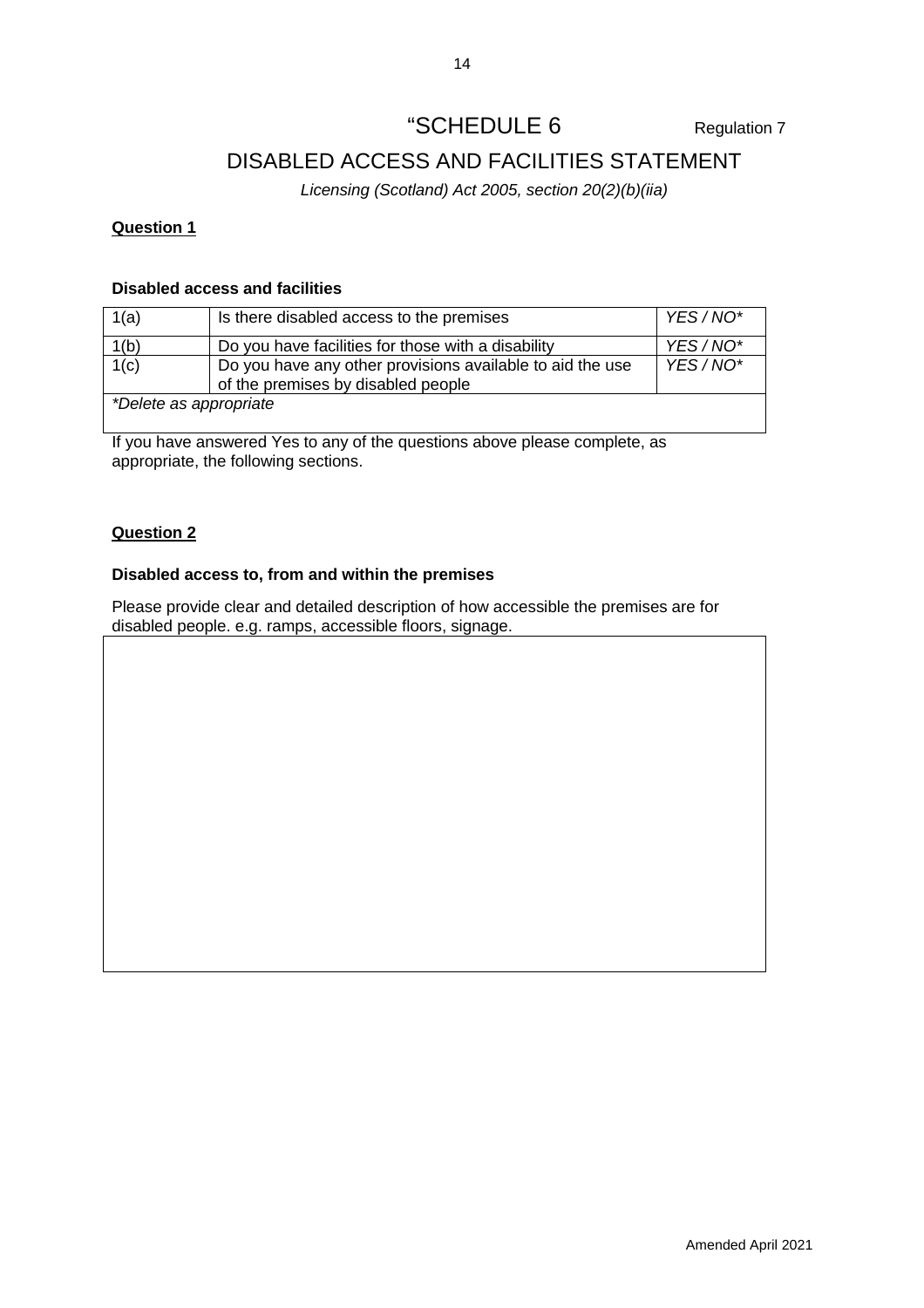### **Facilities available**

Please describe in detail the facilities provided for disabled people. e.g. disabled toilets, lifts, accessible tables.

# **Question 4**

# **Other provisions**

Please provide details of any other provisions made to aid the use of the premises by disabled people. e.g. assistance dogs welcome, large print menus.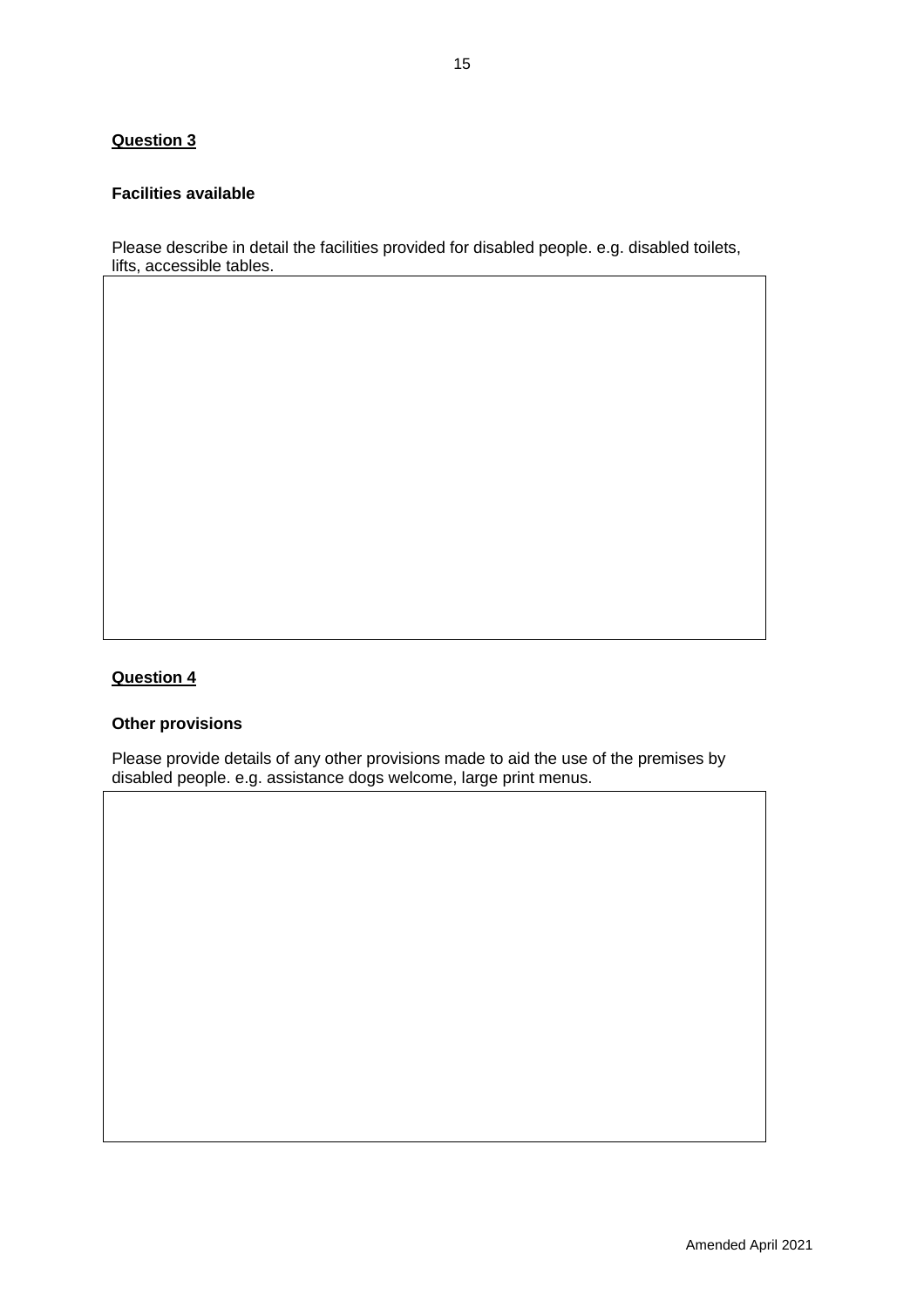### **DECLARATION BY APPLICANT OR AGENT ON BEHALF OF APPLICANT**

### **If signing on behalf of the applicant please state in what capacity.**

The contents of this application are true to the best of my knowledge and belief.

| *Data Protection Act 1998 |  |
|---------------------------|--|
|                           |  |

The information on this form may be held on an electronic public register which may be available to members of the public on request.

# **West Lothian Licensing Board Privacy Statement – re data protection see page 13 at end of operating plan**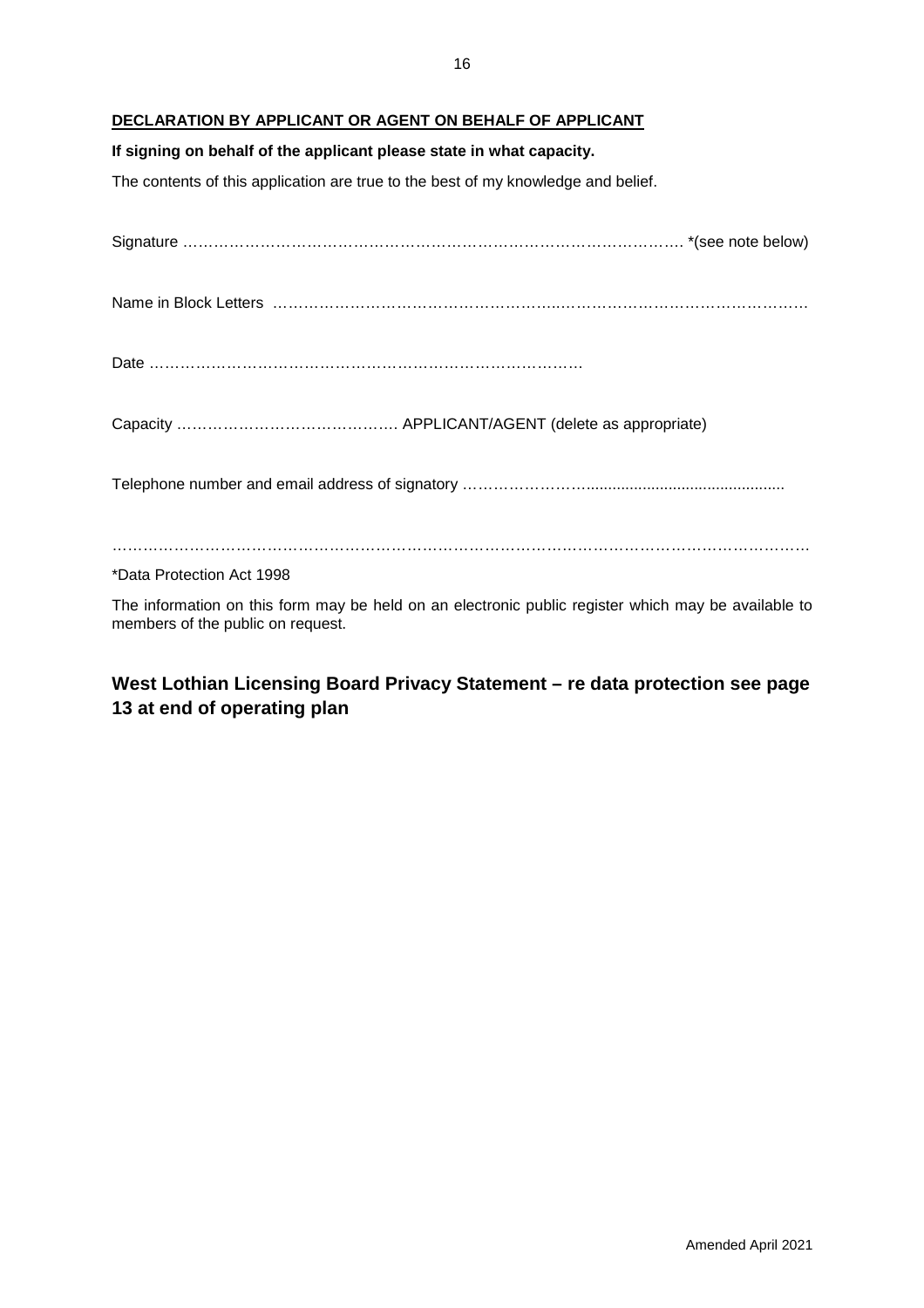# **HOW TO APPLY FOR A PREMISES LICENCE**

### **WHAT YOU NEED TO DO**

The application should be completed and returned together with the operating plan, 3 copies of the layout plan and the appropriate fee. The layout plan must comply with the provisions in Paragraph 5 of the Premises Licence (Scotland) Regulations 2007 (SSI 2007/452). The relevant section is attached to these guidance notes.

### **WHAT WE WILL DO**

We will write to you within 21 days of receipt of your application advising you of the date on which we will advertise the application on the Council's website and carry out neighbour notification and consult the Police and Fire authority.

### **NOTICE FOR DISPLAY AT PREMISES**

We will send you a Notice of Application for Premises Licence. This notice will require to be displayed at or near your premises and at a height where it can be conveniently ready by the public for a period of 21 days commencing on the date of the notice.

# **CONFIRMATION OF SITE NOTICE**

We will also send you a 'Confirmation of Site Notice' form. After the 21 day period has expired this should be completed and returned as soon as possible. Once the completed form has been returned the application will be allocated to a Board meeting.

### **OBJECTIONS**

We will let you have copies of any objections lodged as soon as possible following the closing date for objections.

## **CONSIDERATION OF YOUR APPLICATION**

Your application will be considered within 119 days of the date specified in the notice as the last date for lodging objections and we will give you at least 7 days' notice of the date of the meeting at which your application is to be considered.

### **PERSONAL LICENCE (PREMISES MANAGER)**

If at the time you apply for your premises licence you also apply for a personal licence and you are to be the premises manager ie the person named in the operating plan, we will determine your personal licence application no later than the date on which the premises licence application is determined.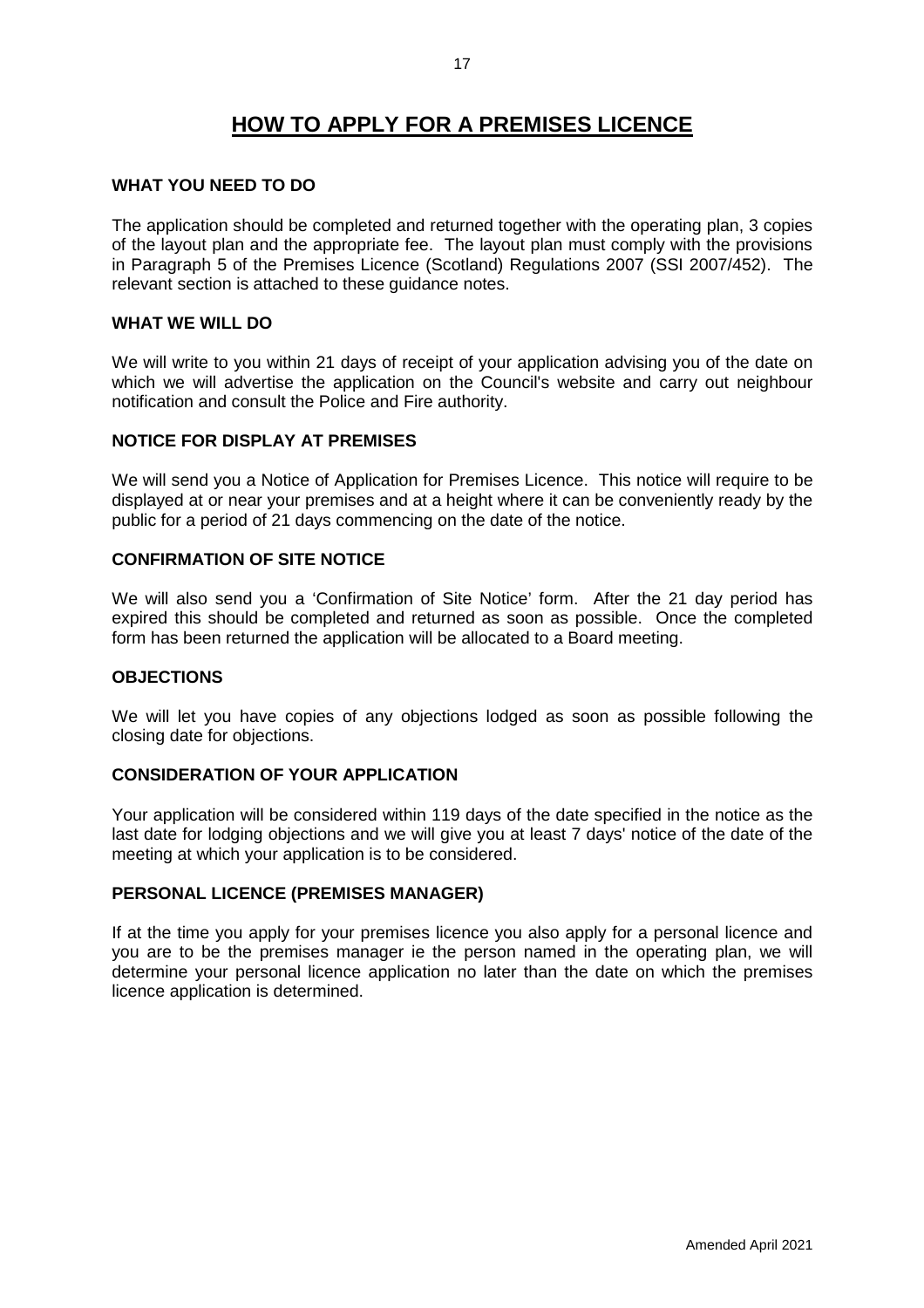Application fees depend on rateable value as follows:-

| <b>Premises Licences</b> | <b>Rateable Value £</b>                                           | Fee   |
|--------------------------|-------------------------------------------------------------------|-------|
| Category 1               | Premises not on the valuation<br>roll or entered with a nil value | £ 200 |
| Category 2               | $(1 - 11,500)$                                                    | £ 800 |
| Category 3               | $(11,500 - 35,000)$                                               | £1100 |
| Category 4               | $(35,001 - 70,000)$                                               | £1300 |
| Category 5               | $(70,001 - 140,000)$                                              | £1700 |
| Category 6               | $(140,000 +$                                                      | £2000 |

In addition, each premises licence holder must pay an annual fee to the Board by 1 October based on the rateable value of the premises. New applicants are required to pay a partial annual fee to cover the period from the granting of the licence (or confirmation in the case of a provisional licence). We will contact you about that when it is due.

# **Lodging of Applications under the Licensing (Scotland) Act, 2005**

Applications together with a cheque or postal order for can be submitted by post to:-

West Lothian Licensing Board West Lothian Civic Centre Howden South Road Livingston West Lothian EH54 6FF

Please do not send cash by post. There are no facilities to accept cash, cheques or postal orders at the Civic Centre. If you wish to make payment of your fee in person by cash, cheque or postal order, you should take your application to:-

West Lothian Connected Arrochar House Civic Square Almondvale Boulevard **Livingston** West Lothian

**Information on fees and the supporting documents to be submitted with each application is available on the Board's webpages at www.westlothian.gov.uk and search for premises licences**.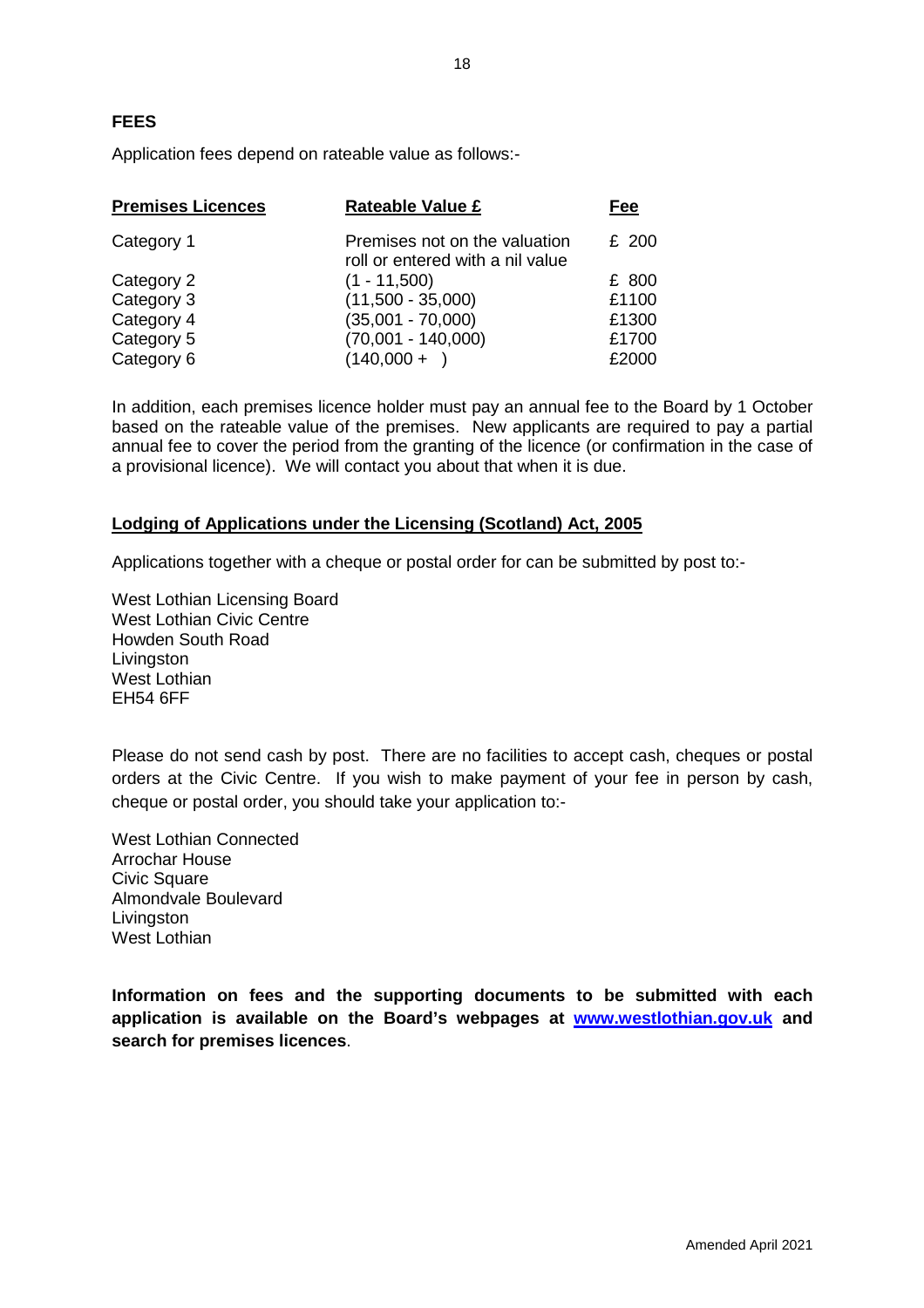# **GUIDANCE NOTES**

You should have regard to the information contained in the Board's premises licence webpage and the LSO webpage before completing your application. Please go to www.westlothian.gov.uk and search for 'Premises Licences' and 'Licensing Standards Officer'.

### **APPLICATION FORM – GENERAL**

As this process is legally complex you should consider instructing a licensing solicitor to advise you regarding the making of this application. This is likely to speed up the process as incomplete applications will be returned to you for amendment and may lead to significant delays.

The application form may be scanned for computer purposes and should be completed in typescript or, in block capitals using BLACK ink.

All writing should be contained within the BOXES where these are provided.

Where YES/NO answers are required, the non-applicable answer should be crossed out in BLACK ink.

Please answer the questions in relation to the activities to take place within the premises. For on sales premises more information will be required. Fewer details may be required for an applicant who intends to sell alcohol for off consumption in a village store as opposed to other premises which may have many different uses.

Any person, other than an individual under the age of 18, may apply to the appropriate Licensing Board for a premises licence in respect of any premises. (Licensing (Scotland) Act 2005, s.20(1))

You should have regard to the Board's Statement of Licensing Policy prior to making your application. It is available to view on the Board's webpages.

What information do I need to provide with my application? Please see the Board's webpages for Premises Licences regarding S.50 certificates.

### **QUESTIONS 1 & 2**

### **PARTICULARS OF APPLICANT**

The full name and address, including postcode, of the premises to be licensed should be provided. In instances where an applicant has not decided on a name for premises at the time of application, this should be indicated.

Information supplied in response to question 2 may be used by the Chief Constable to identify whether or not the applicant (or any connected person<sup>\*</sup> in a case where the applicant is not an individual – (e.g.) it is a company or partnership) has been convicted of a relevant offence or foreign offence.

\* "Connected person" is defined in section 147(3) of the Act. In that respect, it is important that Licensing Boards are provided with the relevant information in each case.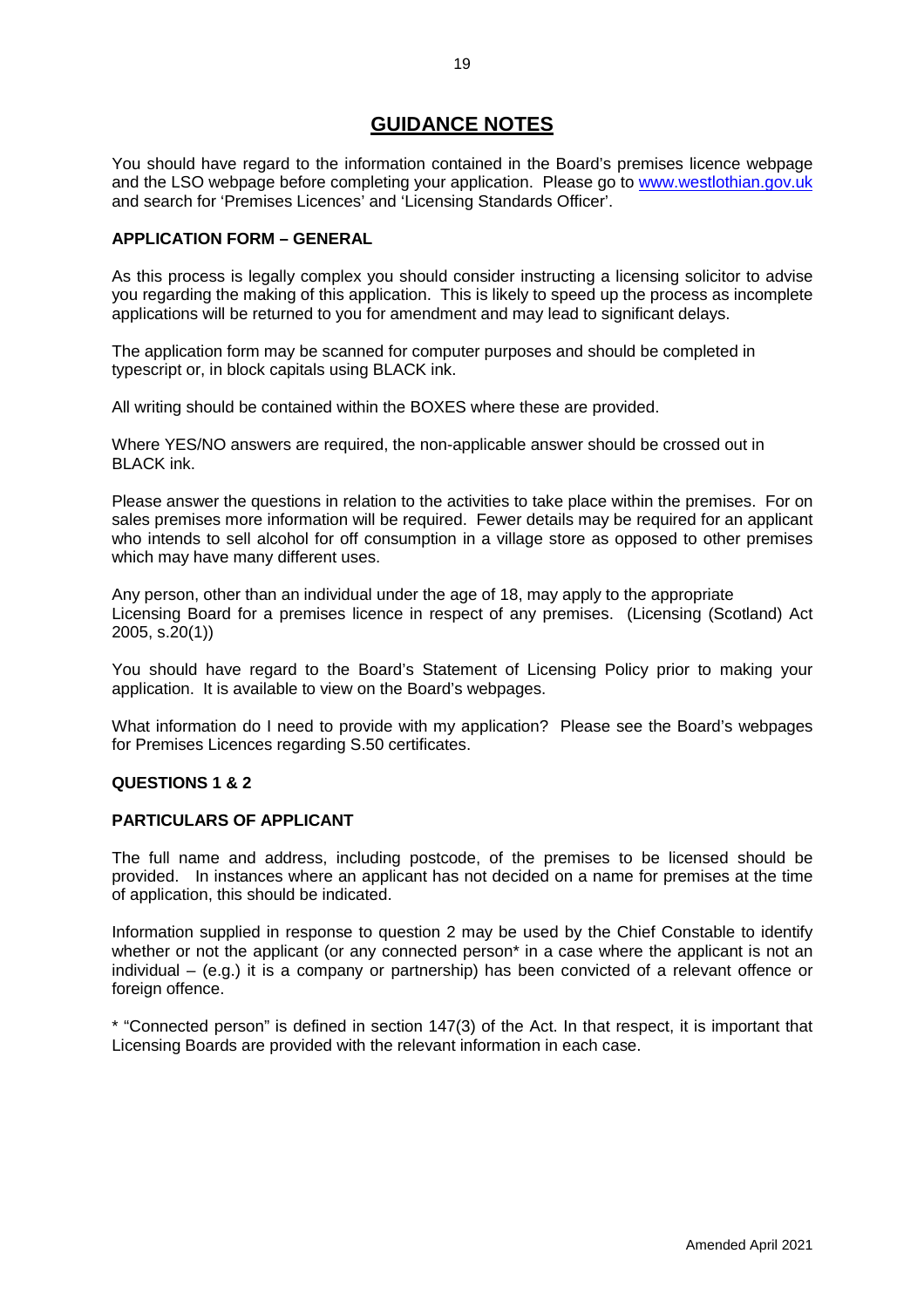### **QUESTION 3**

### **PREVIOUS APPLICATIONS**

Section 25(1), (2) and (3) of the Licensing (Scotland) Act 2005 makes certain provisions regarding refusals of earlier applications for premises licences under the Act. Where applicants or connected person have had an earlier application or applications refused under the terms of the Act, details should be provided including the date(s) of earlier refusal(s), the premises to which refusals applied, and the name of the Licensing Board which refused the applications

### **QUESTION 4**

### **PREVIOUS CONVICTIONS**

Where the applicant (or connected persons) has been convicted of a relevant or foreign offence, details should be provided including the date of conviction, place of conviction, nature of offence and penalty. 'Relevant offences' are prescribed in The Licensing (Relevant Offences) (Scotland) Regulations 2007 (SSI 2007/513) (a copy of the Regulation is available to view on the Related Links section of the Board's Premises Licence webpages). For the purposes of the Act, a conviction for a relevant offence or foreign offence is to be disregarded if it is spent for the purposes of the Rehabilitation of Offenders Act 1974 and details of such a conviction need not be provided. A "foreign offence" is defined in section 129(2) of the Act.

A conviction for a relevant or foreign offence does not prevent a person from applying for or being granted a licence, but it is a matter to which Boards will have regard when determining a person's suitability to hold a licence.

### **QUESTION 5**

### **DESCRIPTION OF PREMISES**

Applications should provide Boards with a clear indication of the type of operation that will be undertaken on the licensed premises (e.g. whether the premises will be run as a pub, offsales, nightclub, mixed use premises, hotel, or restaurant etc.) having regard to the activities listed in the operating plan and matters shown in the layout plan. It will also be helpful if applications contain a description of the overall setting in which the premises are located and this should include the general area, for example, rural, urban or city centre location; whether detached, terraced, part of shopping mall etc; building solely occupied or shared.

### **QUESTION 6**

This question requires to be completed so Licensing Boards can identify those registered clubs that wish to benefit from the exemptions from the Licensing (Scotland) Act 2005 provided for in section 125 of that Act. In order to qualify for these exemptions a club must meet the criteria set down in The Licensing (Clubs) (Scotland) Regulations 2007 (SSI 2007/76) (a copy of the Regulation is available to view on the Related Links section of the Board's Premises Licence webpages).

### **DECLARATION BY APPLICANT OR AGENT ON BEHALF OF APPLICANT**

The application form requires to be signed by the applicant for the premises licence or the applicant's agent. An agent must confirm that the form is being signed in that capacity.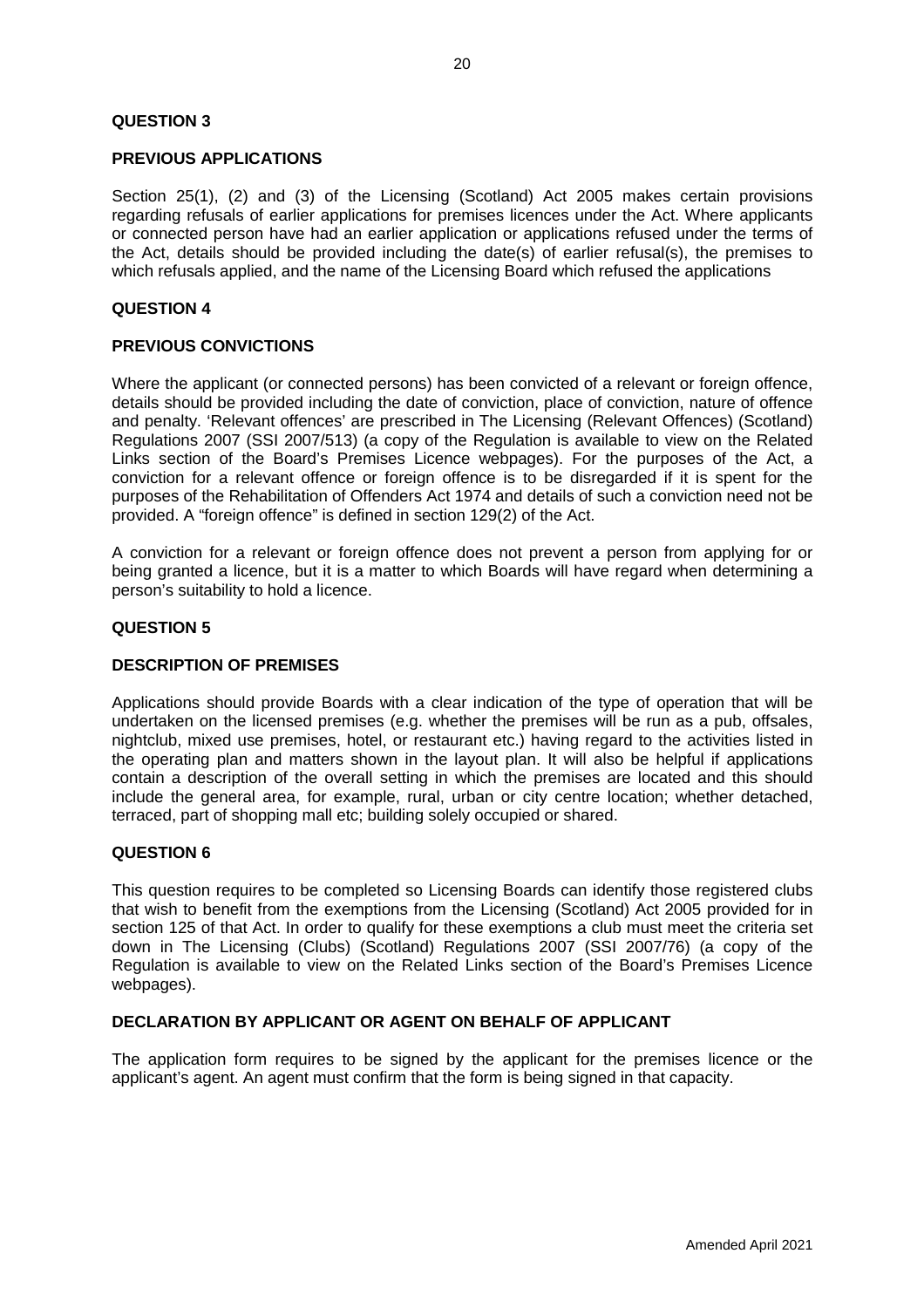### **OPERATING PLAN**

### **GUIDANCE NOTES FOR APPLICANTS ON COMPLETION OF OPERATING PLANS**

The operating plan must accompany an application for a premises licence under section 20 of the Licensing (Scotland) Act 2005.

Compliance with the operating plan is a condition of the premises licence (Licensing (Scotland) Act 2005, section 27(1) and schedule 3, paragraphs 2(1) and 3).

### **QUESTION 1**

This question seeks to establish whether alcohol will be sold for consumption on the premises, off the premises, or both. This information is needed because the Act allows for different licensing hours for on-sales and off-sales where both are offered.

### **QUESTION 2**

This question requires a statement of CORE times when alcohol is being sold for consumption ON the premises. The table should be completed to show for each day, the time the premises will OPEN for the purposes of selling alcohol and the time when the premises will CLOSE for the purposes of selling alcohol (the terminal hour).

### **QUESTION 3**

This question requires a statement of CORE times when alcohol is being sold for consumption OFF the premises. The table should be completed to show for each day, the time the premises will OPEN for the purposes of selling alcohol and the time when the premises will CLOSE for the purposes of selling alcohol (the terminal hour).

Applicants should note that alcohol cannot be sold for consumption off the premises earlier than 10am or later than 10pm. (Licensing (Scotland) Act 2005, section 65(3)).

#### **QUESTION 4**

This question seeks to establish if the applicant intends to operate the premises continuously throughout the year or on a seasonal basis. Where the applicant intends to operate on a seasonal basis, details of when the premises will be open for business should be provided. This seeks to identify any occasions when occasional extensions to licensed hours may be required.

### **QUESTION 5**

This question deals with other activities or services which may be provided in addition to the sale of alcohol during core hours and outwith those core hours. Applicants should indicate what activities or services they intend to provide by confirming YES or NO in each of the categories given.

When completing this section applicants should have regard to the contents of the Licensing (Scotland) Act 2005, section 23(5)(d) which establishes the grounds for refusal for a premises licence with regard to the nature of activities proposed to be carried on in the subject premises. Whilst section 20(4)(d) of the Act requires that the plan contains a statement of the times at which any other activities in addition to the sale of alcohol are to be carried on in the premises, the operating plans need not show the exact start and finish times of all activities listed in the plans.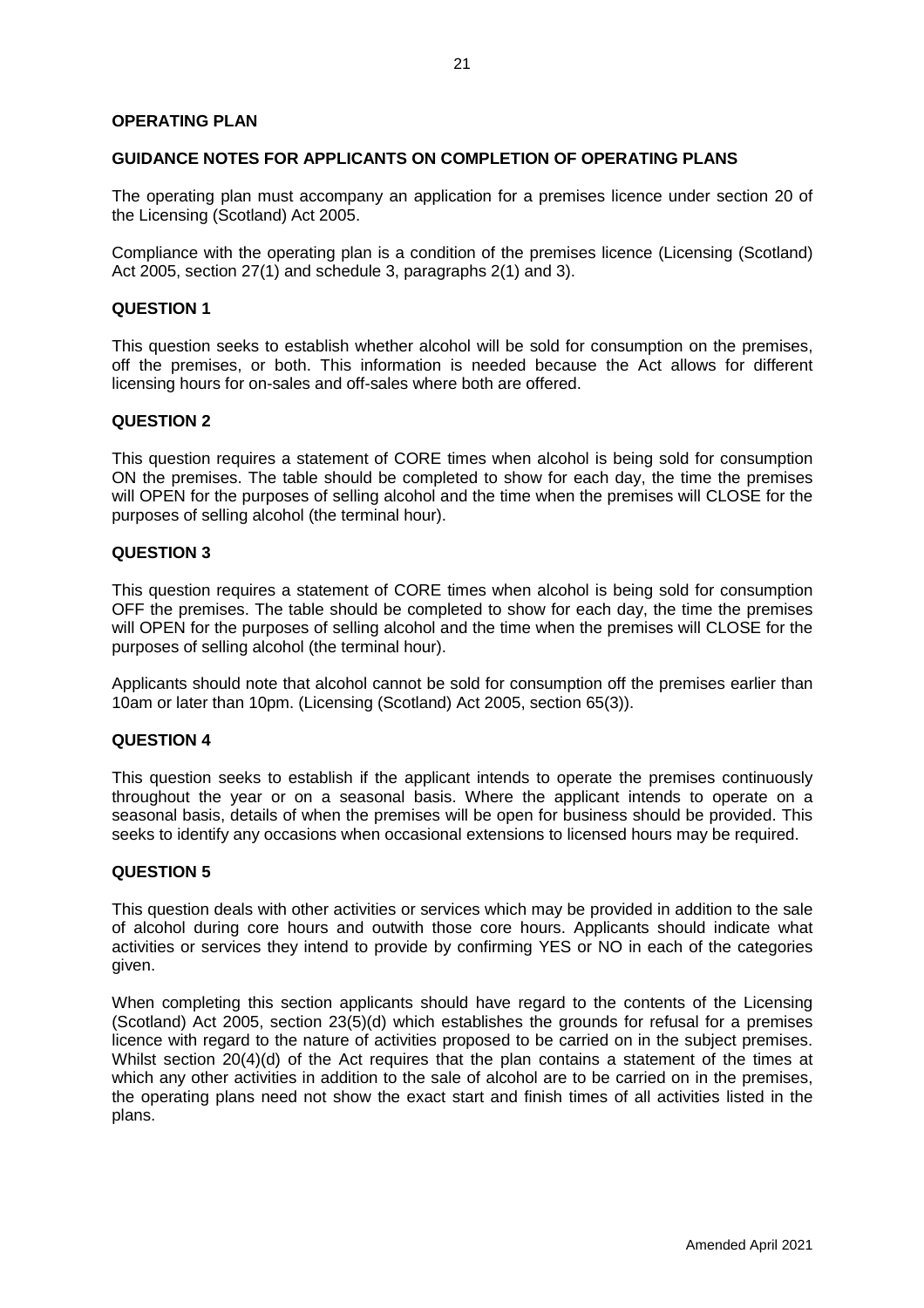The plans allow for a general statement to be made that the activities listed in the plan will take place during and/or outwith licensed hours. In the case of off-sales premises or mixed use premises which make sales of products other than alcohol, for example, newspapers, groceries etc. there is no requirement for these activities to be included within the operating plan, since any licence issued under the Act relates to licensing of alcohol.

### **QUESTION 6**

### **CHILDREN AND YOUNG PERSONS**

For the purpose of this Act a "child" means a person under the age of 16 years and a "young person" means a person aged 16 or 17 years.

### **QUESTION 7**

### **CAPACITY OF PREMISES**

Applicants are asked to confirm the proposed capacity of the premises they wish to be licensed. Any figure provided may be verified, for the purposes of overprovision by or on behalf of the Licensing Board.

The recommendation of the National Licensing Forum which was agreed by Ministers is that, for the purposes of the overprovision assessment, determination of capacity of licensed premises should be undertaken by local authority building standards officers. It must be stressed that any capacity figure that is determined will only be used for the purposes of overprovision under the Licensing (Scotland) Act 2005 and for no other purposes. The definition of capacity for on-sales and off-sales is set out in section 147 of the Act.

Boards will be required to refuse applications for premises licences on the grounds of overprovision under section 23(5)(e) where they have determined there is overprovision in any locality or localities within their areas.

Following commencement of section 7(1) of the Act on 1 September 2009, Boards will be under a duty to provide in their revised policy statement (due to be published in November 2010) a statement as to the extent to which a Board considers there to be overprovision of: -

- 1. Licensed premises; or
- 2. Licensed premises of a particular description, in any locality within the Board's area.

### **QUESTION 8**

### **PREMISES MANAGER**

Where the application is for the grant of a provisional premises licence there is no requirement to complete this question – (see Licensing (Scotland) Act 2005, section 45 (10) (b)).

An individual may not be the premises manager of more than one licensed premises at the same time. Accordingly, if an individual who is the premises manager of licensed premises is subsequently specified in the premises licence of another licensed premises as the manager of those other premises, the subsequent specification is of no effect (Licensing (Scotland) Act 2005, s.19 (2)).

# **NOTES**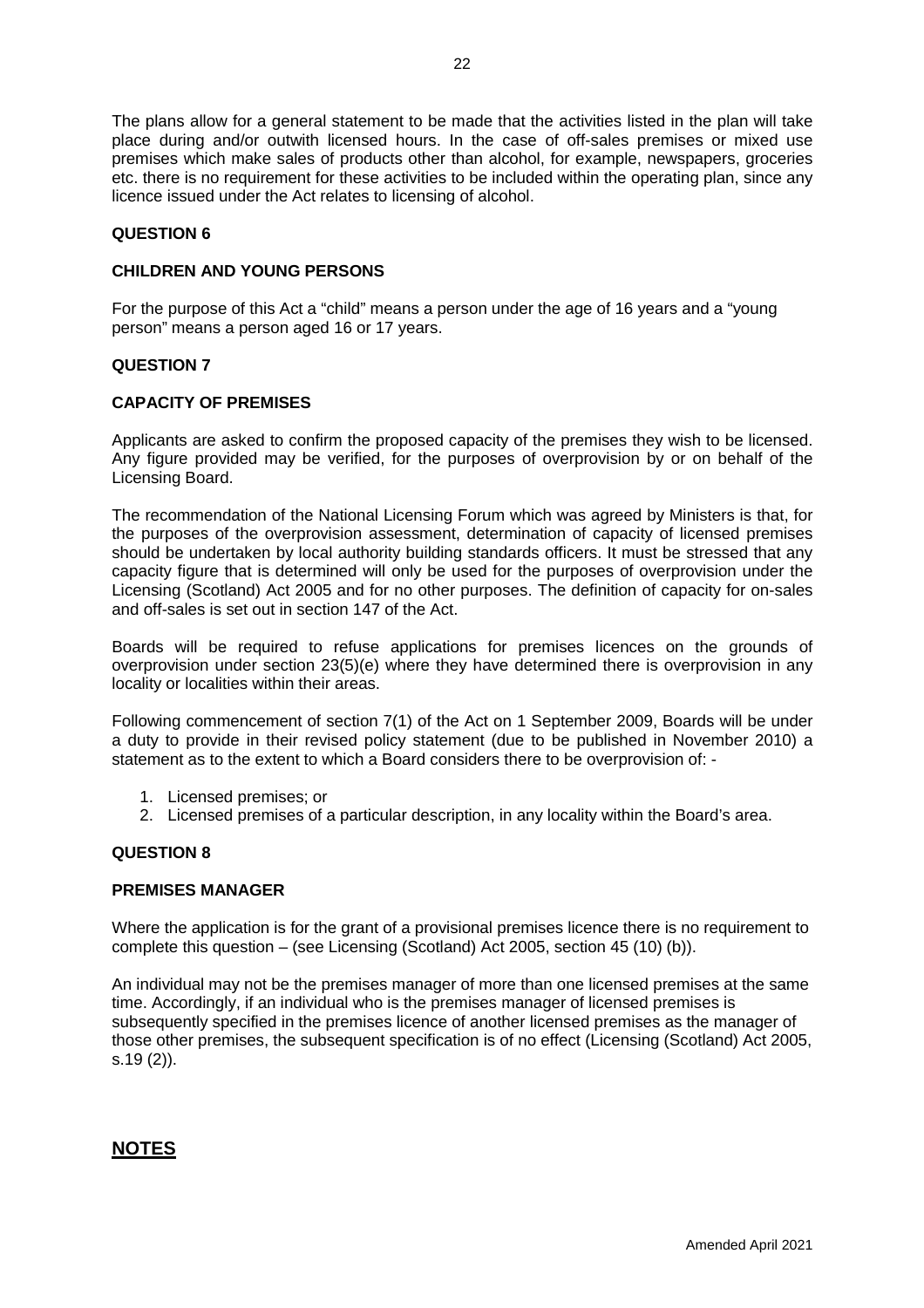- 1 In terms of Section 147(3) of the Licence (Scotland) Act 2005 a person is in relation to a partnership, a company, a club or other body (whether incorporated or unincorporated) a connected person if the person
	- a) In the case of a Partnership is a partner
	- b) In the case of a company
		- (i) is a director, or
		- (ii) has control of the company
	- c) In the case of a club, is an office bearer of the club, and
	- d) In any other case, is connected in the management and control of the body.
- 2 Details of Relevant of Foreign Offences are contained in the Licensing (Relevant Offences)(Scotland) Regulations 2007 (SSI No 513) which is available in the 'Related Links' section on the Board's personal licence webpage. Got to www.westlothian.gov.uk and search for 'Personal Licences'
- 3 Further information regarding the Licensing (Scotland) Act 2005 is available from the Scottish Government website by choosing 'law order and public safety' then searching for 'alcohol licensing'.

### **LAYOUT PLAN REQUIREMENTS**

### **PARAGRAPH 5 OF THE PREMISES LICENCE (SCOTLAND) REGULATIONS 2007**

- (1) A Layout plan is to be drawn
	- (a) in a scale where 1 millimetre represents 100 millimetres; or
	- (b) in such other scale as may be agreed between the person submitting the plan and Licensing Board to which it is to be submitted.
- (2) A layout plan
	- (a) is to show the matters specified in paragraph (3);
	- (b) is to show the matters specified in paragraph (4) in the case of the premise to be licensed for the sale of alcohol consumption on the premises;
	- (c) is to show the matters specified in paragraph (5) in the case of premises to be licensed for the sale of alcohol for consumption off the premises; and
	- (d) may include a legend through which the matters mentioned or referred to in those paragraphs are sufficiently illustrated by the use of symbols on the plan.
- (3) The matters specified in this paragraph are
	- a) the extent and dimensions of the boundary of the building, if relevant, and any external and internal walls of the building and, if different, the perimeter and dimensions of the premises to be licensed (including outside drinking areas);